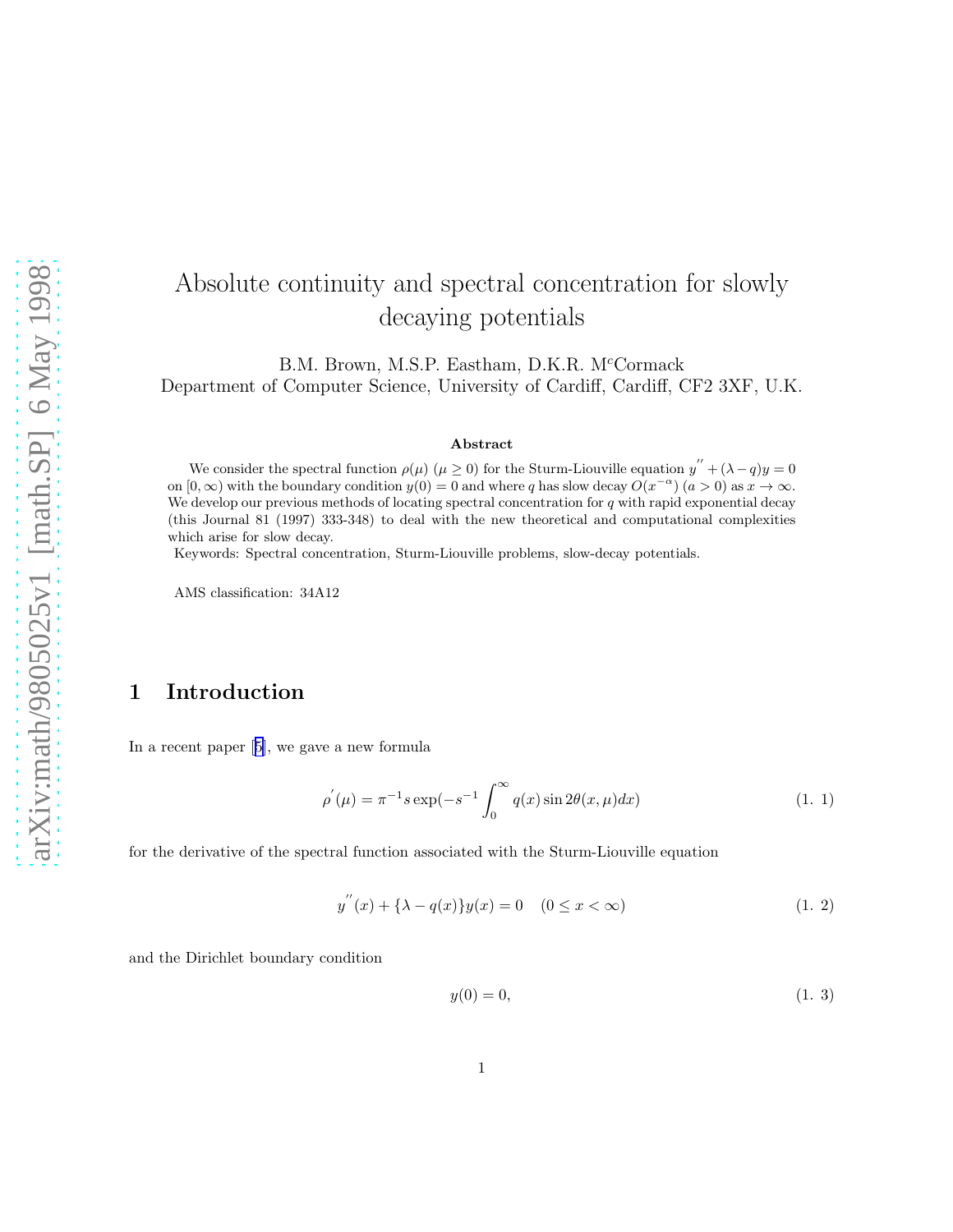<span id="page-1-0"></span>the formula applying to the situation where

$$
q(x) \in L(0,\infty). \tag{1.4}
$$

In [\(1. 1](#page-0-0)),  $\mu > 0$ ,  $s = \sqrt{\mu}$  and  $\theta(x, \mu)$  is the solution of the first-order differential equation

$$
\theta^{'}(x,\mu) = s - s^{-1}q(x)\sin^2\theta(x,\mu)
$$
\n(1. 5)

such that

$$
\theta(0,\mu) = 0.\tag{1.6}
$$

Also, if([1. 3](#page-0-0)) is replaced by the usual general condition

$$
y(0)\cos\alpha + y^{'}(0)\sin\alpha = 0 \quad (0 < \alpha < \pi),
$$

theinitial factor  $s$  in  $(1, 1)$  is replaced by

$$
s\csc^2\alpha(s^2+\cot^2\alpha)^{-1}
$$

and (1. 6) is replaced by

$$
\theta(0,\mu) = -\tan^{-1}(s\tan\alpha) \quad (-\pi < \theta(0,\mu) < 0).
$$

In this paper however, we keep to [\(1. 3](#page-0-0)) purely for simplicity.

Following $[5]$  $[5]$  and  $[18]$  (see also  $[4]$ ), we say that the problem  $(1. 2)$ -  $(1. 3)$  exhibits spectral concentration at a point  $\mu_0$  (> 0) if  $\rho'$  has a local maximum at  $\mu_0$ . Then  $\rho$  itself has a relatively sharp increase at  $\mu_0$ .In [[5\]](#page-26-0) we used ([1. 1\)](#page-0-0) to develop computational procedures, based on (1. 5) and (1. 6), for locating spectral concentration points  $\mu_0$  with the emphasis on potentials q which decay rapidly as  $x \to \infty$ . In particular, we identified a transitional property of  $\theta(x,\mu)$  as  $\mu$  increases through  $\mu_0$  which provides a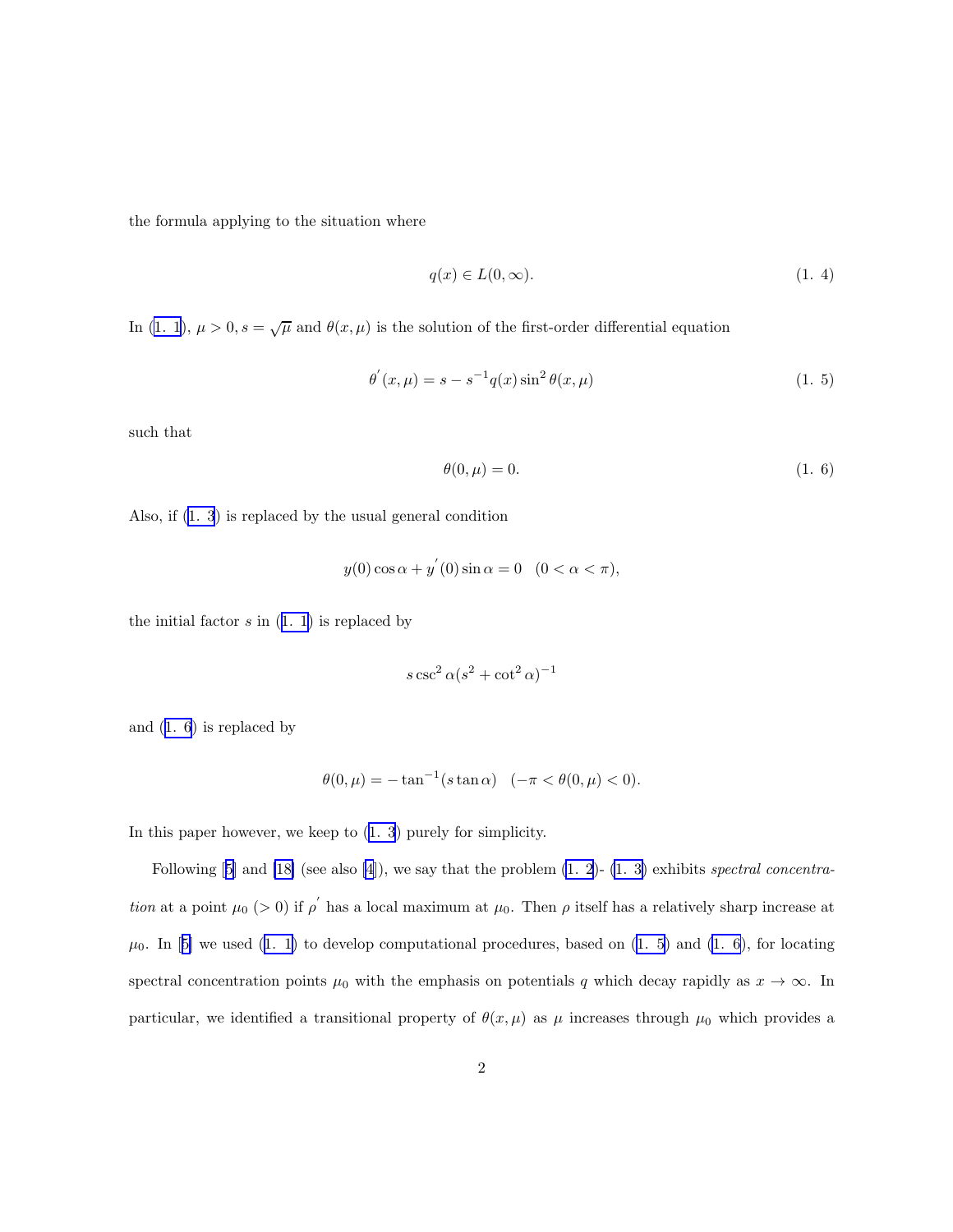<span id="page-2-0"></span>sensitive test of even slight spectral concentration[[5,](#page-26-0) sections 2-3]. This property also features in this paper, and we give details of it later at the end of section 4.

A typical example considered in [\[5](#page-26-0), section 3.1] and suggested by [\[20,](#page-28-0) example 166] is

$$
q(x) = -ce^{-x/4}\cos x \quad (c > 0)
$$
 (1. 7)

withexponential decay. However, in [[5,](#page-26-0) section 5], we pointed out that our procedures are less reliable in cases of slower decay such as

$$
q(x) = -c(1+x)^{-a}\cos x\tag{1.8}
$$

with  $a > 1$ , and we also raised the further question of what can be said when  $0 < a \le 1$ , in which case ([1. 4\)](#page-1-0) fails and it is no longer clear that [\(1. 1](#page-0-0)) is available.

Inthis paper, we deal with these two outstanding matters. First, in section 2, we show that  $(1.$  $(1.$ [1\)](#page-0-0) continues to hold in certain situations where  $(1, 4)$  fails and q is only conditionally integrable on  $(0, \infty)$ . Certain values of  $\mu$  have to be avoided because of the possibility of embedded eigenvalues and discontinuities in  $\rho$  but, in  $\mu$  – intervals which avoid these values, the spectrum is absolutely continuous. Then, in section 3, we show how to extend the computational procedures in[[5\]](#page-26-0) to locate reliably spectral concentration points for slow-decay examples such as  $(1, 8)$ , with  $a \le 1$  allowed.

Finally in this introduction, we note two other approaches to spectral concentration. The software packageSLEDGE [[9\]](#page-27-0),[\[19](#page-28-0)], [\[20](#page-28-0)] replaces q in ([1. 2](#page-0-0)) by an approximating step-function  $\tilde{q}$  over a large interval  $(0, b)$ . It then computes the spectral function  $\rho(\tilde{q}, b, \mu)$  for  $(1, 2)$  with  $\tilde{q}$  and the boundary conditions([1. 3\)](#page-0-0) and  $y(b) = 0$ . When refinements of  $\tilde{q}$  and b lead to a stable output, the step-function  $\rho(\tilde{q}, b, \mu)$  provides an approximation to  $\rho(\mu)$  to within a prescribed tolerance. SLEDGE is not restricted to([1. 4\)](#page-1-0) but, when more explicit formulae such as [\(1. 1\)](#page-0-0) and [\(1. 5\)](#page-1-0) are available, these formulae provide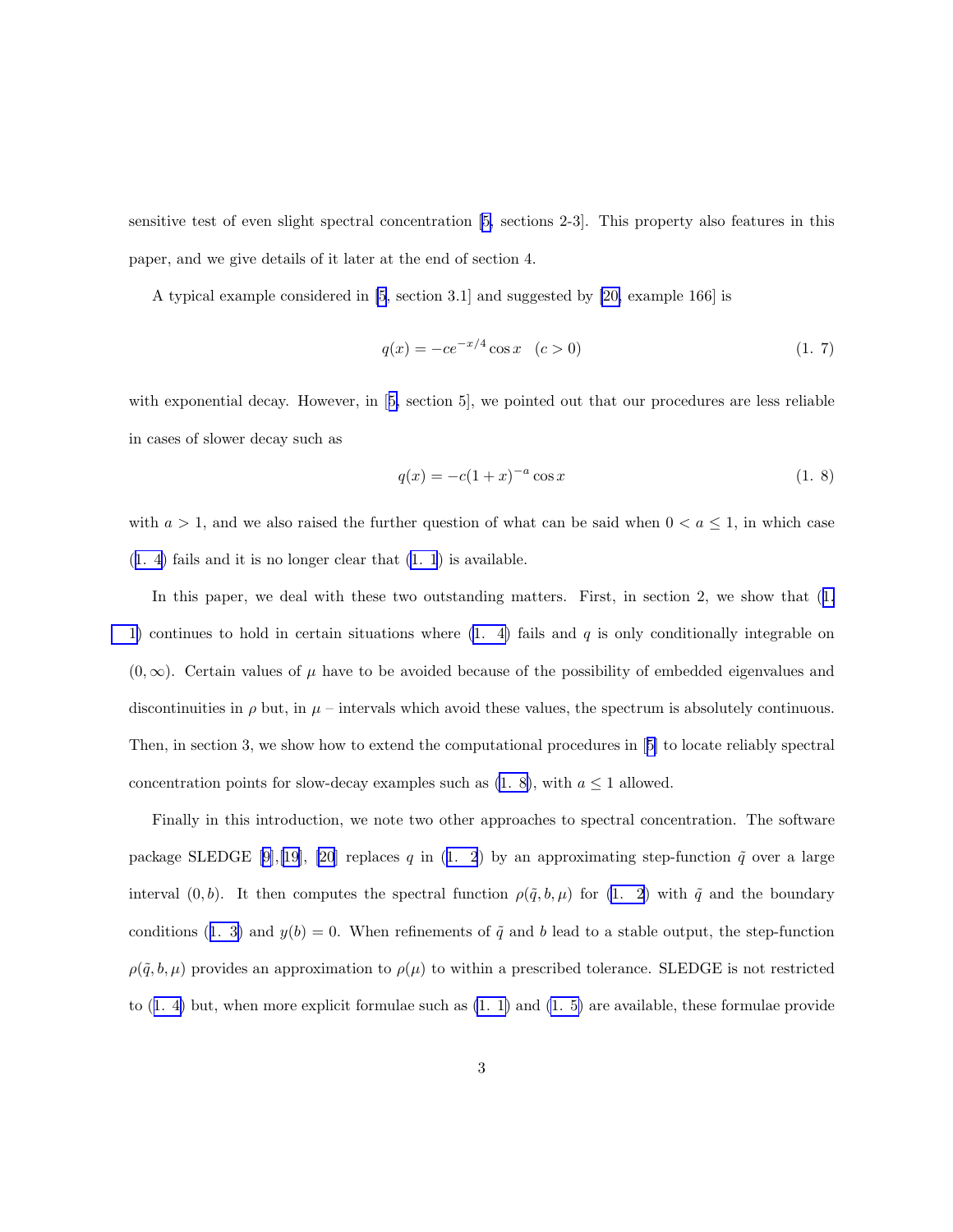a more sensitive means of detecting spectral concentration[[5\]](#page-26-0).

The other approach to spectral concentration lies in the wider theoretical context of quantum resonances and spectral stability [\[17](#page-28-0)]. The resonances are non-real singular spectral points and, in a future paper, we intend to develop the connection between these non-real points and the real spectral concentration points found in this paper and in[[5\]](#page-26-0).

## 2 Absolute continuity of the spectrum

The theory from which([1. 1](#page-0-0)) is derived in [\[5](#page-26-0)] was developed in the original work of Titchmarsh[[23,](#page-28-0) section 5.7] and Weyl [\[24](#page-28-0), p. 264]. This theory uses the fact that, subject to [\(1. 4](#page-1-0)), there are solutions of [\(1. 1\)](#page-0-0) which together with their derivatives are asymptotic to  $\exp(\pm ix\sqrt{\lambda})$  and  $\pm i\sqrt{\lambda}\exp(\pm ix\sqrt{\lambda})$  as  $x \to \infty$ . More recently, the existence of solutions with these or similar asymptotic forms, irrespective of ([1. 4\)](#page-1-0), provides an application of the subordination theory of Gilbert, Pearson and Stolz [\[13](#page-27-0)],[[21\]](#page-28-0) and leads to the absolute continuity of  $\rho(\mu)$  in appropriate intervals. Such asymptotic forms are obtained by transforming [\(1. 2\)](#page-0-0) into a first-order differential system to which the Levinson asymptotic theorem[[6,](#page-26-0) section 1.3] is applicable, and the necessary transformation methods were developed by Harris, Lutz and Eastham $[14]$  $[14]$ ,  $[15]$  $[15]$ , $[16]$  $[16]$ , $[6]$  $[6]$ . In particular, Behncke  $[1]$ ,  $[2]$  $[2]$ ,  $[3]$  used the transformations in  $[15]$  to establish theabsolute continuity for potentials such as  $(1, 8)$  when  $a > 1/3$  provided that certain resonance values of $\mu$  are avoided. In this section, we use the transformation due to Eastham and McLeod [[6,](#page-26-0) sections 4.6-4.7], [\[12](#page-27-0)]to both extend this result and establish  $(1, 1)$  for all  $a > 0$ .

In [\[6](#page-26-0), (4.1.8)] [\(1. 2\)](#page-0-0) is considered with  $\lambda = 1$  and therefore some minor changes are required in the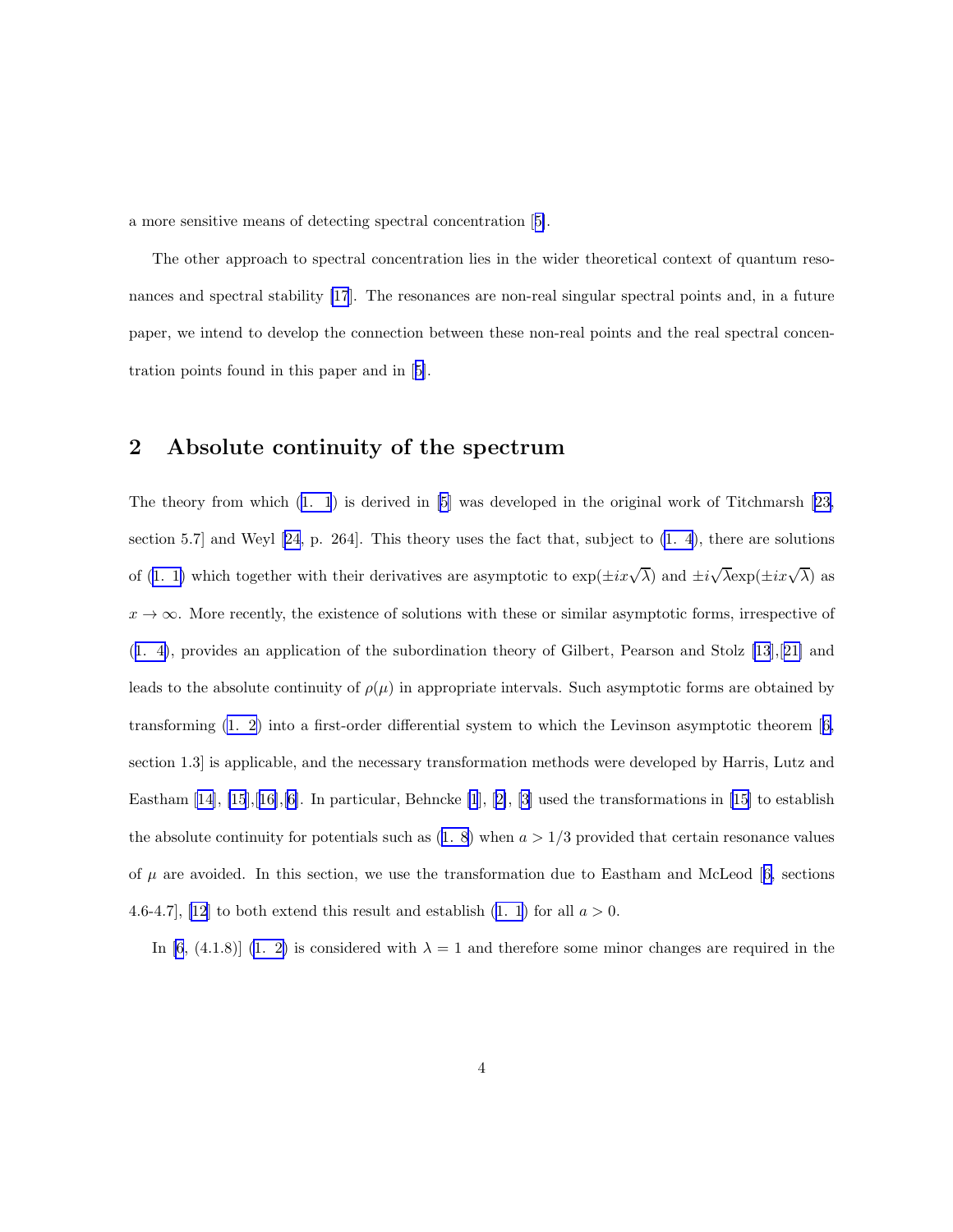<span id="page-4-0"></span>transformation theory as presented in  $[6, \text{ section } 4.6]$ . As in  $[6, \text{ section } 4.1]$ , we take q to have the form

$$
q(x) = \xi(x)p(x) \tag{2.1}
$$

where p has period  $2\pi$  and

$$
\xi(x)\to 0\;\; (x\to\infty),\;\; \xi^{'}(x)\in L(0,\infty).
$$

Also,

$$
\xi(x) \notin L^M(0, \infty), \ \xi(x) \in L^{M+1}(0, \infty) \tag{2.2}
$$

for some integer  $M \ (\geq 1)$ . Thus  $\xi(x) = (1+x)^{-a} \ (0 < a \leq 1)$  is the simplest example. The appropriate formulation of([1. 2\)](#page-0-0) as a system is

$$
W^{'}(x) = \{i\Lambda_0 + R(x)\} W(x)
$$
\n(2. 3)

where, as in[[6,](#page-26-0) section 4.1],

$$
\Lambda_0 = dg(\sqrt{\lambda}, -\sqrt{\lambda}), \ R(x) = -i\xi(x)p(x)D\Omega
$$
\n(2. 4)

with  $D = dg(\frac{1}{2}, -\frac{1}{2})$  and  $\Omega$  having all entries unity. The connection between y and W is

$$
\begin{pmatrix} y \\ y' \\ y' \end{pmatrix} = \begin{pmatrix} 1 & 1 \\ i\sqrt{\lambda} & -i\sqrt{\lambda} \end{pmatrix} W.
$$
 (2.5)

The resonance set  $\sigma$  in [\[6](#page-26-0), (4.1.18)] is now replaced by

$$
\sigma = \{N^2/4; N = 1, 2, \ldots\}.
$$
\n(2. 6)

We can now proceed as in [\[6](#page-26-0), Lemma 4.6.1] with a transformation

$$
W = {\exp(\xi P_1 + \xi^2 P_2 + \dots + \xi^M P_M)}Z,
$$
\n(2. 7)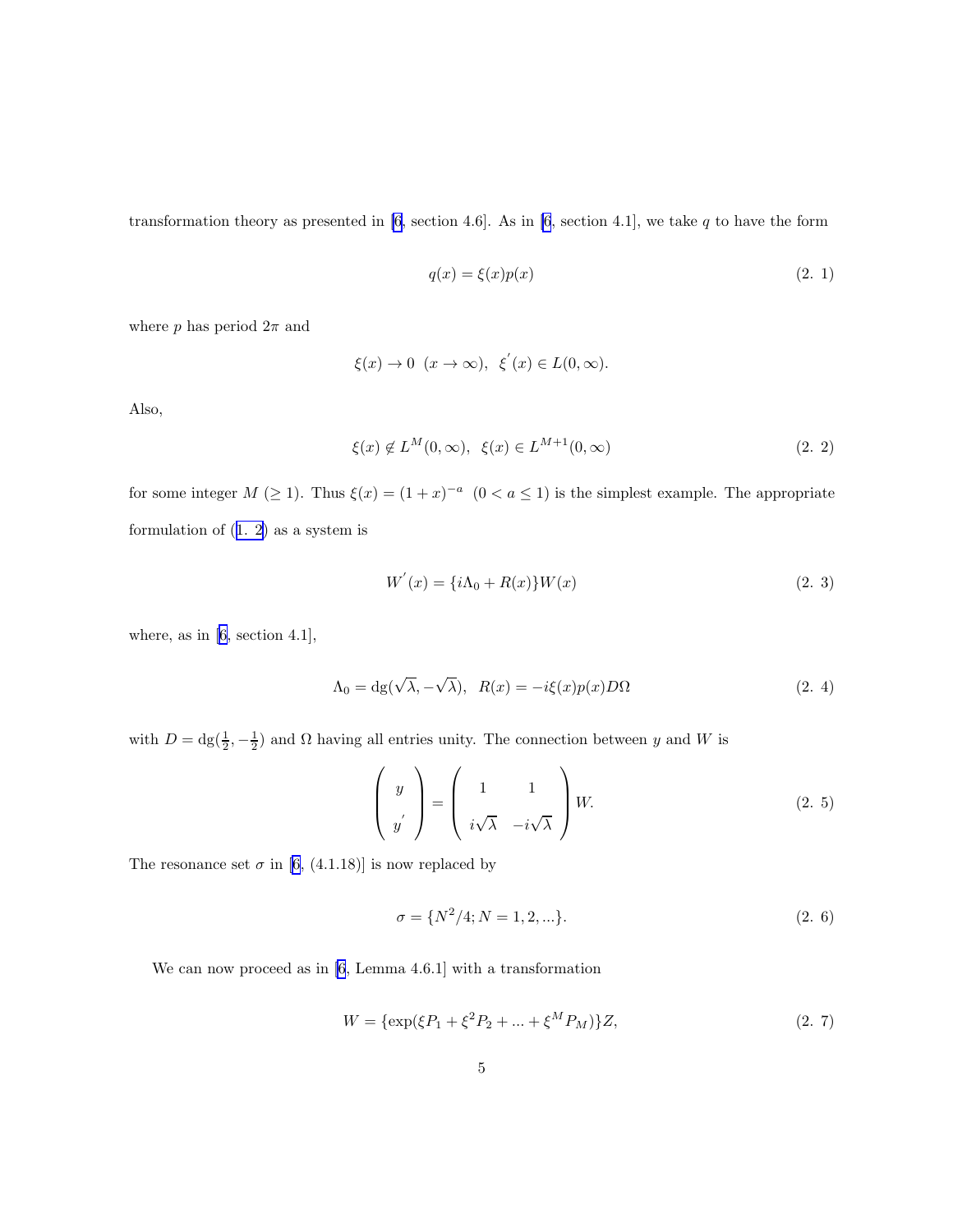<span id="page-5-0"></span>wherethe matrices  $P_m$  have period  $2\pi$ ,  $\text{dg}P_m = 0$ , and M is as in [\(2. 2](#page-4-0)). This takes ([2. 3\)](#page-4-0) into

$$
Z' = (i\Lambda_0 + \xi\Lambda_1 + \dots + \xi^M\Lambda_M + S)Z,
$$
\n(2. 8)

where  $S \in L(0,\infty)$  and  $\Lambda_m$  is diagonal with period  $2\pi$ . Here  $\lambda$  is excluded from the set  $\sigma$  in [\(2. 6\)](#page-4-0). Further, since  $R$  has trace zero in  $(2, 4)$ , it follows that

$$
\text{tr}\Lambda_m = -\text{tr}P'_m = 0 \ \ (m \ge 1)
$$

as in [\[6](#page-26-0), Lemma 4.9.2 (i)]. Thus  $\Lambda_m$  has the form

$$
\Lambda_m = \mathrm{dg}(\lambda^{(m)}, -\lambda^{(m)}).
$$

Finally,when  $\lambda$  is real and positive, the conditions of [[6,](#page-26-0) Theorem 4.6.1] are satisfied by [\(2. 3\)](#page-4-0) and ([2.](#page-4-0) [4\)](#page-4-0), and then the  $\Lambda_m$  are all pure imaginary.

Themethod used in [[23,](#page-28-0) section 5.7] for obtaining the Titchmarsh-Weyl  $m(\lambda)$  function and the spectralfunction  $\rho(\mu)$  can be adapted to the situation which we have now in ([2. 1\)](#page-4-0)-(2. 8). We note that ([2. 7\)](#page-4-0) has the form

$$
W = (I + Q)Z,\t(2.9)
$$

where  $Q(x) = o(1)$   $(x \to \infty)$ , and we choose X so that  $(I+Q)^{-1}$  exists in  $[X,\infty)$ . We also note that  $(2, \infty)$ 8) is

$$
Z' = (\Lambda + S)Z,\tag{2.10}
$$

where  $\Lambda$  has the form

$$
\Lambda = dg(\nu, -\nu) \tag{2.11}
$$

with

$$
\nu = i\sqrt{\lambda} + o(1) \quad (x \to \infty). \tag{2.12}
$$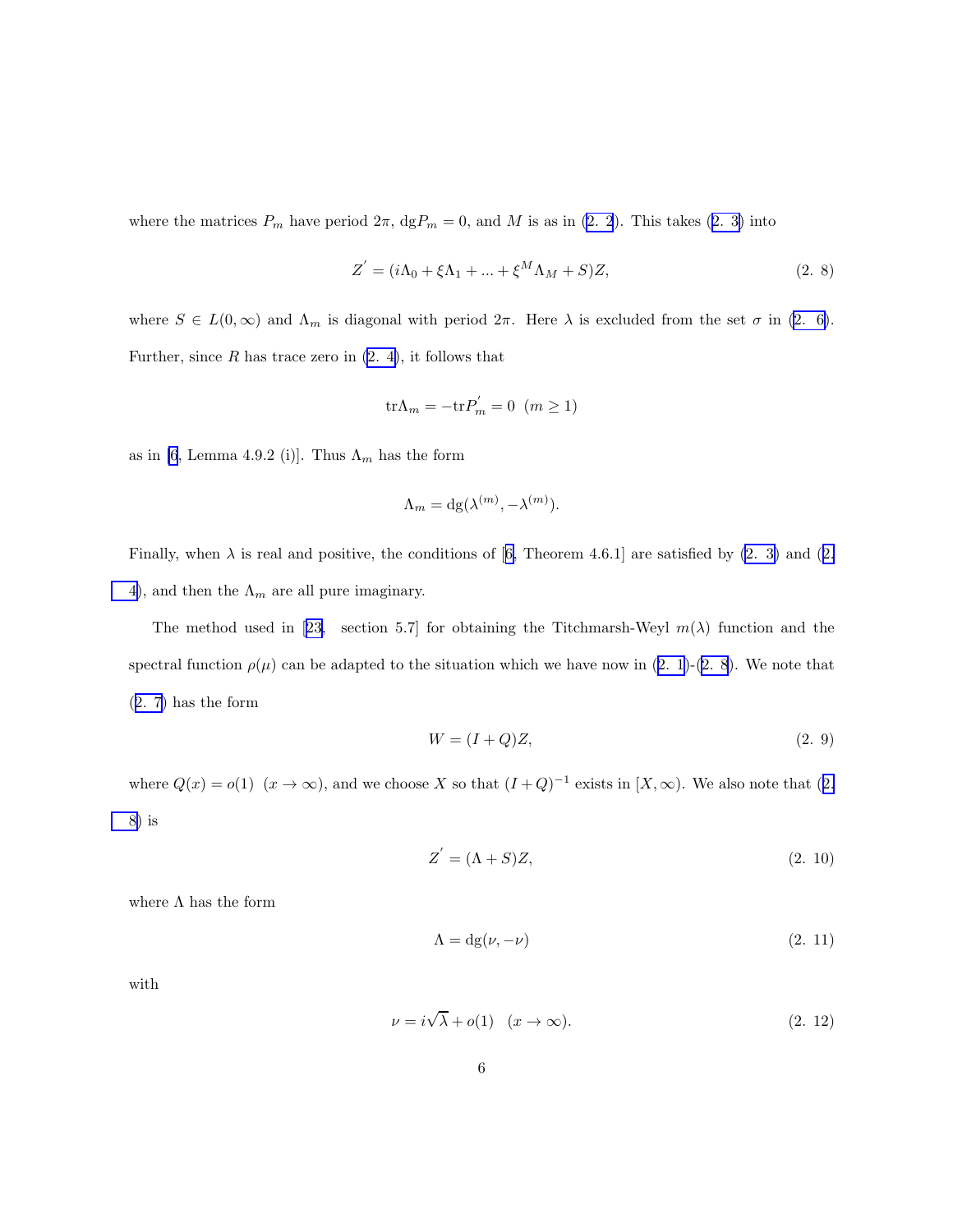Further,  $\nu$  is pure imaginary when  $\lambda$  is real and positive.

The usual integral form of [\(2. 10\)](#page-5-0) is

$$
Z(x) = \Phi(x)Z(X) + \int_X^x \Phi(x)\Phi^{-1}(t)S(t)Z(t)dt
$$

with

$$
\Phi(x) = \exp\left\{ \mathrm{dg}\left(\int_X^x \nu(t)dt, -\int_X^x \nu(t)dt\right) \right\}.
$$
\n(2. 13)

Then, by  $(2, 9)$ , the solutions of  $(2, 3)$  satisfy

$$
W(x) = {I + Q(x)}\Phi(x){I + Q(X)}^{-1}W(X)
$$
  
+ {I + Q(x)}  $\int_X^x \Phi(x)\Phi^{-1}(t)\tilde{S}(t)W(t)dt$ , (2. 14)

where

$$
\tilde{S} = S(I + Q)^{-1} \in L(X, \infty). \tag{2.15}
$$

If $\lambda$  and  $\sqrt{\lambda}$  satisfy  $0 \le \arg \lambda < \pi$  and  $0 \le \arg \sqrt{\lambda} < \frac{1}{2}\pi$ , it follows immediately from  $(2, 12)-(2, 15)$ and a Gronwall inequality that  $W(x)$ exp  $\left(\int_X^x \nu(t)dt\right)$  is bounded on  $[X,\infty)$ . To use this property in the integral term in (2. 14), we define  $I_1 = dg(1,0)$  and  $I_2 = dg(0,1)$  in order to split the two entries in  $\Phi$  in (2. 13). Then, by (2. 14), we have

$$
W(x) = \{I_2B(\lambda) + o(1)\}\exp\left(-\int_X^x \nu(t)dt\right) \quad (x \to \infty)
$$

when  $\lambda$  is non-real, where

$$
B(\lambda) = \{I + Q(X)\}^{-1}W(X) + \int_X^{\infty} \exp\left(\int_X^t \nu(u) du\right) \tilde{S}(t)W(t)dt
$$

(cf. [\[23](#page-28-0), (5.7.5)-(5.7.8)]). Also, when  $\lambda$  has a real and positive value  $\mu$ , (2. 14) again gives

$$
W(x) = I_1 A(\mu) \exp\left(\int_X^x \nu(t) dt\right)
$$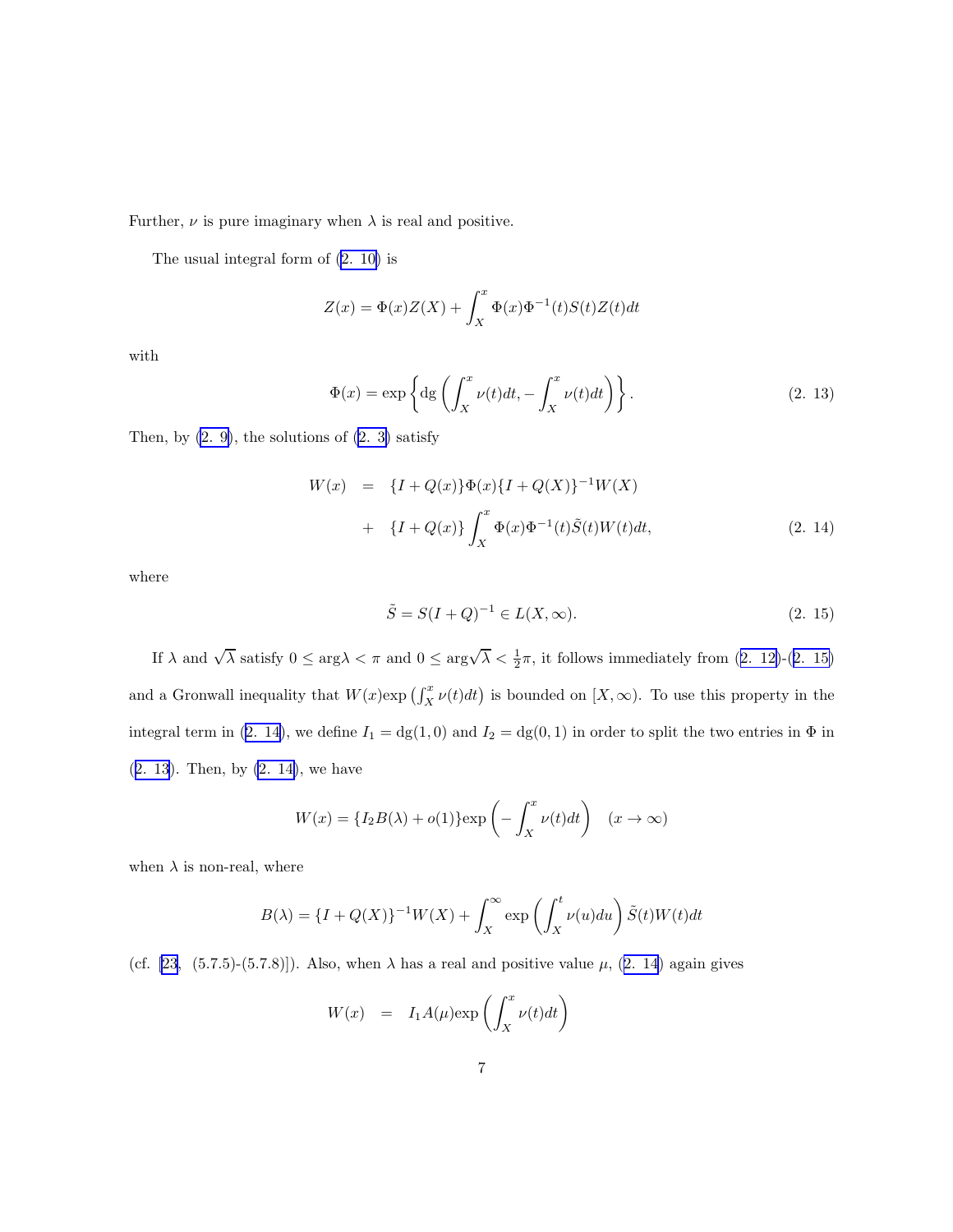+ 
$$
I_2B(\mu)\exp\left(-\int_X^x \nu(t)dt\right) + o(1),
$$

<span id="page-7-0"></span>where $\nu$  is now pure imaginary and  $A(\mu)$  is the same as  $B(\mu)$  but with  $-\nu$  instead of  $\nu$  (cf. [[23,](#page-28-0) (5.7.2)-(5.7.3)]). Finally, in terms of the first component  $a(\mu)$  of  $A(\mu)$  and the second component  $b(\lambda)$  of  $B(\lambda)$ , thetransformation  $(2. 5)$  $(2. 5)$  back to y gives

$$
y(x) = \{b(\lambda) + o(1)\}\exp\left(-\int_X^x \nu(t)dt\right)
$$
\n(2. 16)

for  $\lambda$  non-real and, when  $\lambda = \mu$ ,

$$
y(x) = a(\mu) \exp\left(\int_X^x \nu(t)dt\right) + b(\mu) \exp\left(-\int_X^x \nu(t)dt\right) + o(1)
$$

$$
y'(x) = i\sqrt{\mu}a(\mu) \exp\left(\int_X^x \nu(t)dt\right) - i\sqrt{\mu}b(\mu) \exp\left(-\int_X^x \nu(t)dt\right) + o(1).
$$
\n(2. 17)

We now have the same type of asymptotic formulae as in [\[23](#page-28-0), section 5.7], from which  $(1, 1)$  follows as in [\[5](#page-26-0)]. We indicate the details briefly, the only proviso being that  $\mu \notin \sigma$  in [\(2. 6](#page-4-0)) as already mentioned.

Let  $y_1(x, \lambda)$  and  $y_2(x, \lambda)$  be the solutions of  $(1, 2)$  which satisfy the initial conditions

$$
y_1(0,\lambda) = 1
$$
,  $y'_1(0,\lambda) = 0$ ,  $y_2(0,\lambda) = 0$ ,  $y'_2(0,\lambda) = 1$ ,

and let  $a_1, b_1, a_2, b_2$  denote the corresponding multipliers as in (2. 16) and (2. 17). Then  $y_1 + my_2 \in L^2(0, \infty)$ gives

$$
m(\lambda) = -b_1(\lambda)/b_2(\lambda) \quad (\text{im}\lambda \neq 0)
$$
\n
$$
(2.18)
$$

as in [\[23,](#page-28-0) (5.7.9)]. When  $\lambda = \mu$ ,  $y_1$  and  $y_2$  are real-valued and hence

$$
a_j(\mu) = \overline{b_j(\mu)} \ \ (j=1,2)
$$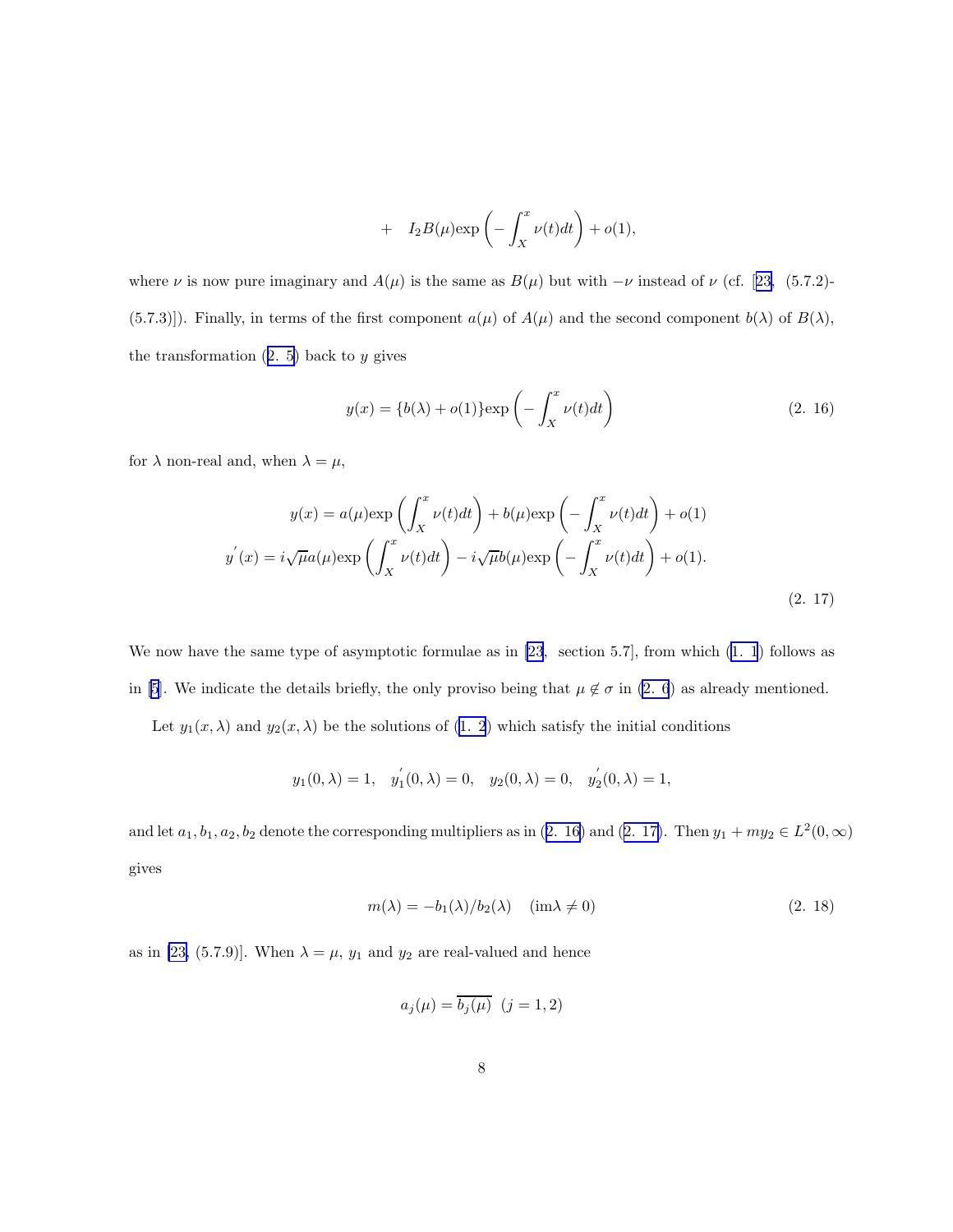in [\(2. 17\)](#page-7-0). Then  $W(y_1, y_2) = 1$  gives

$$
\operatorname{im}(\overline{b_2}b_1)(\mu) = -(4\sqrt{\mu})^{-1}.
$$

Hence, by([2. 18](#page-7-0)),

$$
\lim_{\lambda \to \mu} \text{im } m(\lambda) = \{ 4\sqrt{\mu} | b_2(\mu) |^2 \}^{-1}
$$
  
= 
$$
\lim_{x \to \infty} \{ \mu^{1/2} y_2^2(x, \mu) + \mu^{-1/2} y_2'^2(x, \mu) \}^{-1}
$$

by $(2. 17)$  and  $(1. 1)$  follows as in [[5\]](#page-26-0).

Finally in this section, we note that the requirement  $\mu \notin \sigma$  can be relaxed as follows when  $M = 1$  in ([2. 2\)](#page-4-0). Let  $c_n$  ( $-\infty < n < \infty$ ) denote the complex Fourier coefficients of  $p(x)$  in [\(2. 1](#page-4-0)). Then it is shown in[[6,](#page-26-0) section 4.2] (see also [[7\]](#page-26-0)) that ([2. 17\)](#page-7-0) continuous to hold when  $\mu = \frac{1}{4}N^2$  for some N provided that  $c_N = 0$  $c_N = 0$  $c_N = 0$ . Thus, altogether, ([1. 1](#page-0-0)) is valid

- 1. for all  $\mu > 0$  when  $\xi \in L(0, \infty)$ ,
- 2. for all  $\mu > 0$  except those  $\mu = \frac{1}{4}N^2$  for which  $c_N \neq 0$ , when  $M = 1$  in [\(2. 2](#page-4-0)),
- 3. for  $\mu > 0$  and  $\mu \notin \sigma$  when  $M \ge 2$  in([2. 2](#page-4-0)).

# 3 An integration algorithm

Weaim to compute  $\rho'$  in ([1. 1\)](#page-0-0) to within a reasonable degree of accuracy such as  $10^{-5}$ . The error in  $\rho'$  is of course made up of a number of components: the truncation error due to the approximation of the semi infinite interval by a finite interval, the error inherent in the solving algorithm of the differential equation and the rounding error due to the rational approximation of real numbers in computer arithmetic. We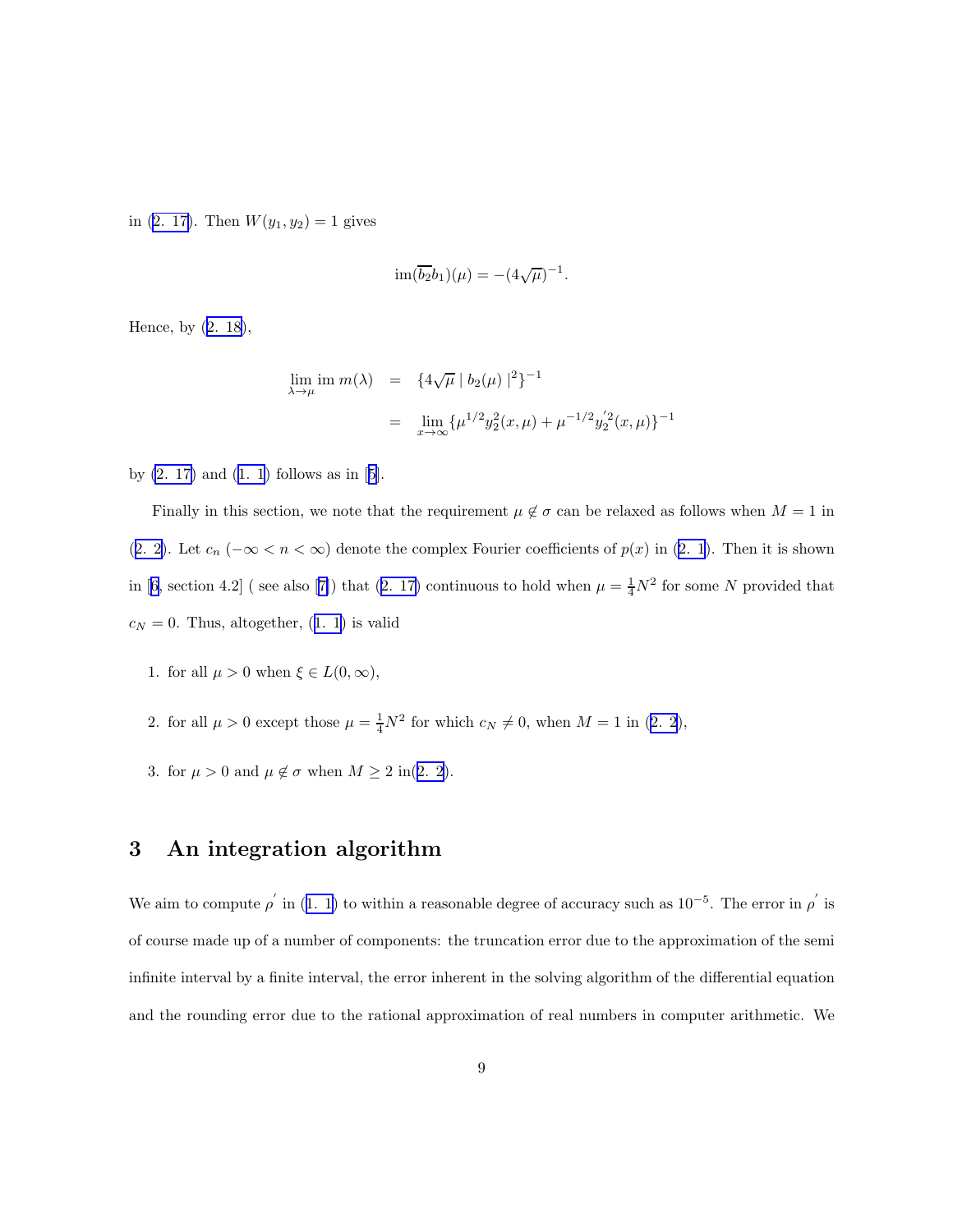<span id="page-9-0"></span>focus here on the truncation error and rely on the standard theory for both the error in the Runge Kutta algorithm as well as the floating-point numerical software on our computer system. The infinite integral in [\(1. 1](#page-0-0)) is of course truncated at a suitable value  $X_0$ . However, to achieve a truncation error of 10<sup>-6</sup> in the integrand when, for example,  $a = 3$  in [\(1. 8](#page-2-0)) requires  $X_0 = 10^3$ , and integration over the large range  $(0, 10^3)$  is unreliable. The situation is much worse for smaller values of a. In this section, we develop an iterative algorithm which accelerates the convergence of the integral in([1. 1](#page-0-0)) and enables us to cope with potentials such as  $(1. 8)$  when  $a > 0$ .

Guidedby the example ([1. 8\)](#page-2-0), we give the algorithm for the case  $p(x) = \cos x$ , so that [\(2. 1](#page-4-0)) is

$$
q(x) = \xi(x)\cos x \tag{3.1}
$$

and $\xi(x)$  is as before but with  $M \geq 0$  in ([2. 2](#page-4-0)). Our methods also cover the more general situation where  $p(x)$  is a finite Fourier series, but the details become more complicated. We require the following trigonometric identity, valid for any  $\alpha, \beta, \theta$  and x:

$$
8 \cos x \sin^2 \theta \sin(\alpha \theta + \beta x)
$$
  
=  $2 \sin{\alpha \theta + (\beta + 1)x} + 2 \sin{\alpha \theta + (\beta - 1)x}$   
-  $\sin{\alpha + (\alpha + 2)\theta + (\beta + 1)x} - \sin{\alpha - 2\theta + (\beta - 1)x}$   
-  $\sin{\alpha + 2\theta + (\beta - 1)x} - \sin{\alpha - 2\theta + (\beta + 1)x}$ . (3. 2)

This is easily verified, and there is a similar identity with  $cos(\alpha\theta + \beta x)$  on the left and all cosines on the right.

Next we require the following integrals over  $[0, \infty)$  with  $\theta$  as in  $(1, 1)$ ,  $F \in L(0, \infty)$  and  $F(\infty) = 0$ :

$$
I(F, \alpha, \beta) = \int F(x) \sin(\alpha \theta + \beta x) dx
$$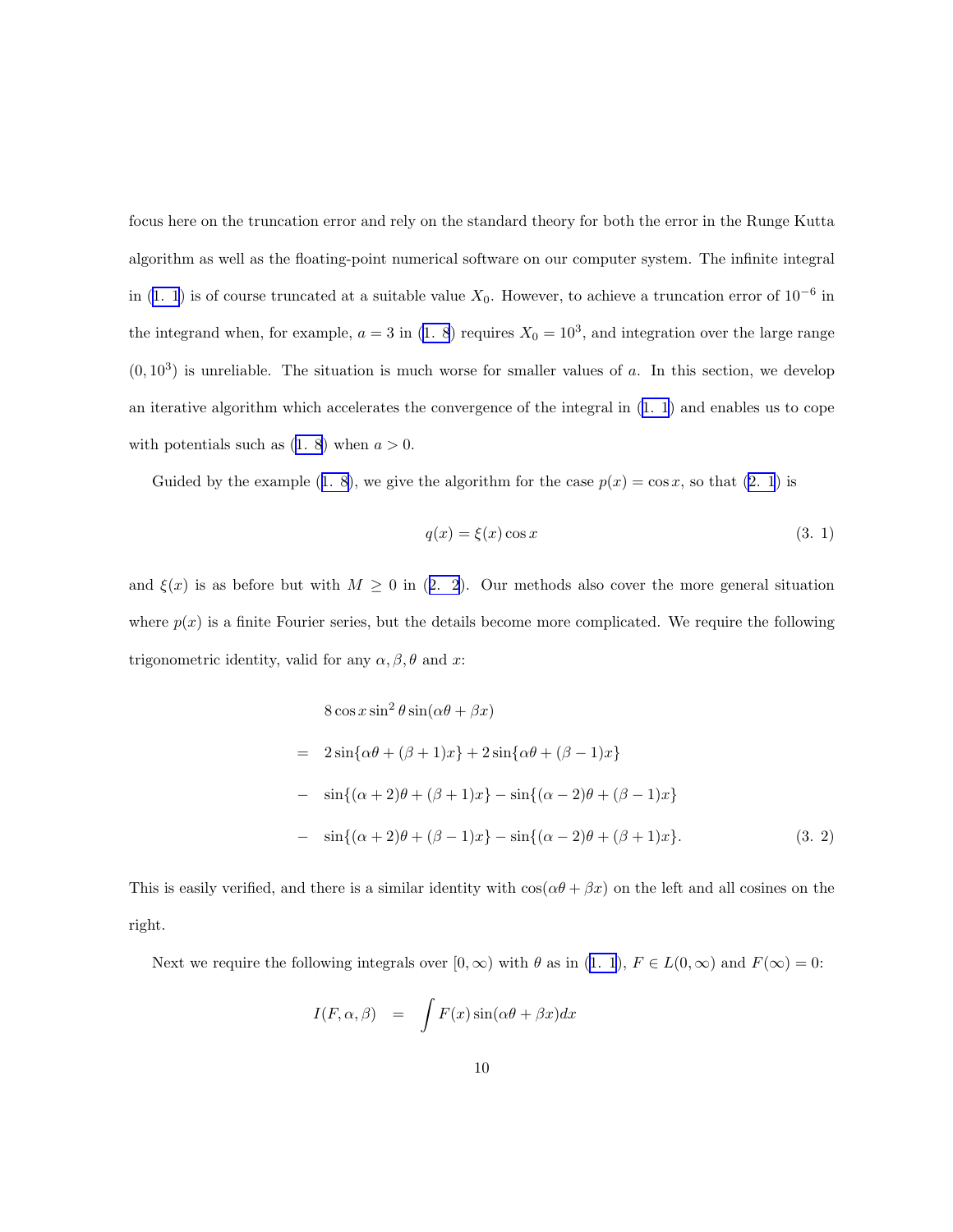<span id="page-10-0"></span>
$$
J(F, \alpha, \beta) = \int F(x) \cos(\alpha \theta + \beta x) dx
$$
  
\n
$$
K(F, \alpha, \beta) = \int F(x) \cos x \sin^2 \theta \sin(\alpha \theta + \beta x) dx
$$
  
\n
$$
L(F, \alpha, \beta) = \int F(x) \cos x \sin^2 \theta \cos(\alpha \theta + \beta x) dx.
$$
\n(3. 3)

It follows from([1. 5\)](#page-1-0),([3. 1\)](#page-9-0) and an integration by parts that

$$
(\alpha s + \beta)I(F, \alpha, \beta)
$$
  
= 
$$
\int F \sin(\alpha \theta + \beta x)(\alpha \theta' + \beta + \alpha s^{-1} \xi \cos x \sin^2 \theta) dx
$$
  
= 
$$
F(0) + J(F', \alpha, \beta) + \alpha s^{-1} K(F\xi, \alpha, \beta)
$$
 (3. 4)

and similarly

$$
(\alpha s + \beta)J(F, \alpha, \beta) = -I(F', \alpha, \beta) + \alpha s^{-1}L(F\xi, \alpha, \beta).
$$
\n(3. 5)

Finally in these introductory formulae, it follows from([3. 2\)](#page-9-0) and [\(3. 3](#page-9-0)) that

$$
8K(F, \alpha, \beta) = 2I(F, \alpha, \beta + 1) + 2I(F, \alpha, \beta - 1)
$$
  
-  $I(F, \alpha + 2, \beta + 1) - I(F, \alpha - 2, \beta - 1)$   
-  $I(F, \alpha + 2, \beta - 1) - I(F, \alpha - 2, \beta + 1)$  (3. 6)

$$
8L(F, \alpha, \beta) = 2J(F, \alpha, \beta + 1) + 2J(F, \alpha, \beta - 1)
$$
  
-  $J(F, \alpha + 2, \beta + 1) - J(F, \alpha - 2, \beta - 1)$   
-  $J(F, \alpha + 2, \beta - 1) - J(F, \alpha - 2, \beta + 1).$  (3. 7)

We can now return to the integral in  $(1, 1)$ , which we denote by  $I_0$ . Then, by  $(3, 1)$ , we can write

$$
2I_0 = I(\xi, 2, 1) + I(\xi, 2, -1).
$$
\n(3. 8)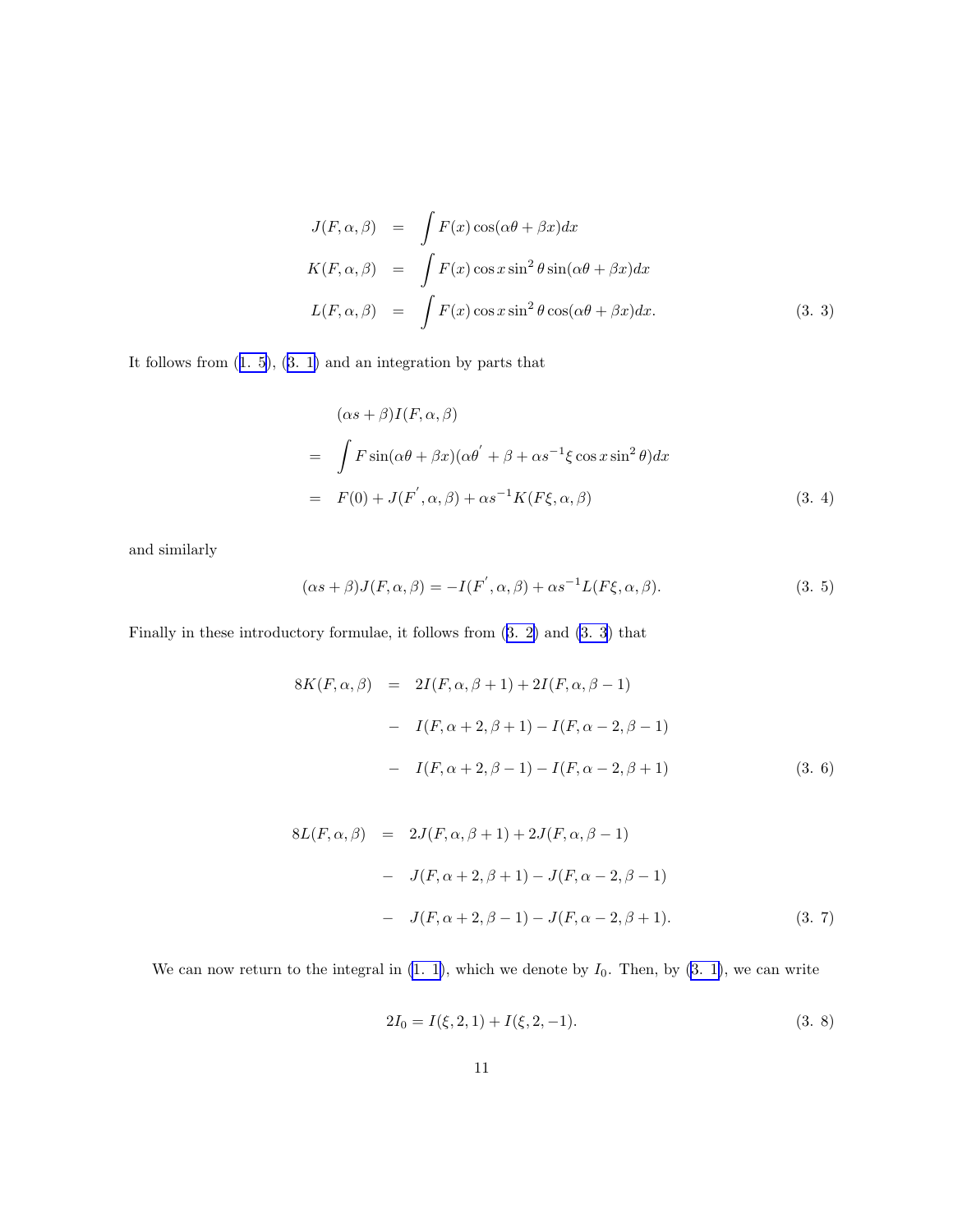<span id="page-11-0"></span>By $(3. 4)$  and  $(3. 6)$  $(3. 6)$  $(3. 6)$ , the two I−integrals here can be expressed in terms of I and J integrals with integrandscontaining  $\xi'$  and  $\xi^2$ . These last integrals converge more rapidly than those in ([3. 8\)](#page-10-0) for cases such as

$$
\xi(x) = (\text{const.})(1+x)^{-a}.\tag{3.9}
$$

Repetition of the algorithm([3. 4\)](#page-10-0)-[\(3. 7](#page-10-0)) accelerates the convergence by introducing integrands with higher derivatives and higher powers of  $\xi$ .

Certainvalues of  $\mu$  have to be excluded to avoid a zero factor  $\alpha s + \beta$  on the left-hand side of ([3. 4\)](#page-10-0) and([3. 5](#page-10-0)). Thus, with  $\alpha = 2$  and  $\beta = -1$  in [\(3. 8\)](#page-10-0), we exclude

$$
\mu = 1/4 \tag{3.10}
$$

at the first implementation of the algorithm. At the next application of the formulae [\(3. 4](#page-10-0)) and [\(3. 5\)](#page-10-0) the value

$$
\mu = 1 \tag{3.11}
$$

is also excluded and, at the third application of [\(3. 4](#page-10-0)) and([3. 5\)](#page-10-0), the additional values

$$
1/36, \quad 1/16, \quad 9/16, \quad 9/4. \tag{3.12}
$$

We note that there is an overlap of these values and the  $N^2/4$  values discussed at the end of section 2 for the validity of [\(1. 1](#page-0-0)) when  $M \geq 1$ .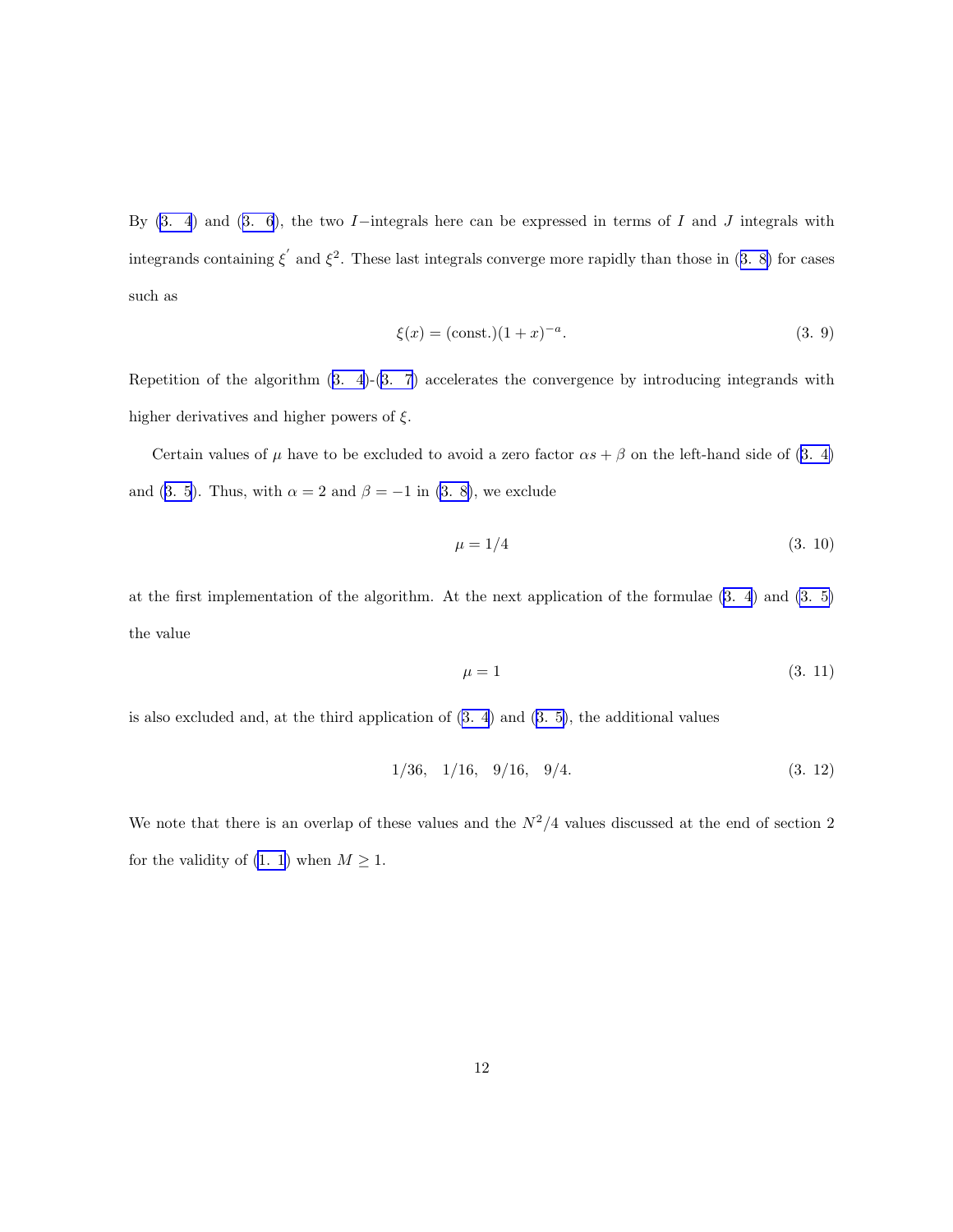### <span id="page-12-0"></span>4 Implementing the algorithm

In this section we show how the integration algorithm from section 3 is used to identify points of spectral concentration for potentials of the form

$$
q(x) = -c(1+x)^{-a}\cos x\tag{4.1}
$$

given by [\(3. 1](#page-9-0))and ([3. 9](#page-11-0)), where  $c > 0$  and  $a > 0$ . The algorithm is implemented using both symbolic methods and numerical approximations.

We recall from [\(3. 8](#page-10-0)) that the integral which appears in the formula for  $\rho'$  is the sum of two integrals  $I(\xi, 2, 1)$  and  $I(\xi, 2, -1)$ . The first part of the algorithm consists of a procedure to improve the convergence of these integrals. We focus first on the case  $a \geq 2$  and then comment on the procedure that we have been forced to adopt for smaller values of a.

First an acceptable order of convergence  $\epsilon$  is decided upon: we have chosen  $\epsilon = x^{-6}$ . A purpose written Mathematica code is used to repeatedly apply the integration by parts formulae([3. 4](#page-10-0))-[\(3. 7](#page-10-0)) to the integrals whose integrands are larger then  $\epsilon$ . Starting with the integrals  $I(\xi, 2, 1)$  and  $I(\xi, 2, -1)$ , the integration by parts formulae generate integrals of the types  $I, J, K, L$  (cf.  $(3, 3)$ ) whose integrands have smaller order than the integrand in  $(1, 1)$  together with terms that do not involve the variable x. This procedure is repeated until all integrands have order less than or equal to  $\epsilon$ . Thus Mathematica is used to generate a symbolic formula which consists of terms that do not depend upon x, denoted by  $C(\mu)$ , together with a sum of integrals of type [\(3. 3](#page-9-0)). Next a Mathematica code is written to parse the formula and reconstruct the integrands. The symbolic formula is finally converted into a Fortran 77 function which for convenience we denote by  $F(x, \mu)$ .

The next task is to evaluate the integral [\(1. 1](#page-0-0)) numerically from the improved integrand for each value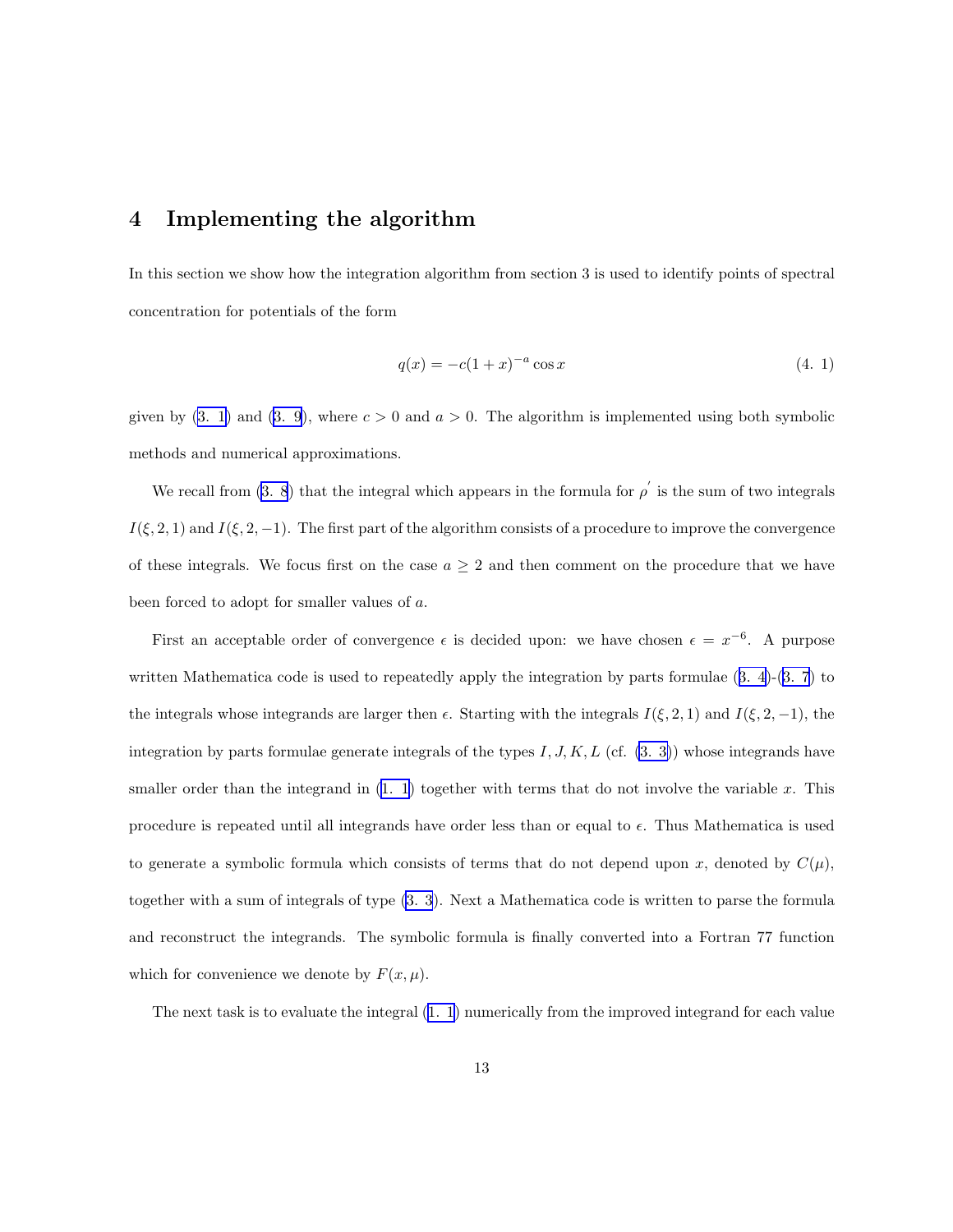<span id="page-13-0"></span>of  $\mu$  under consideration. As the integral  $I_0$  depends upon  $\theta$ , which itself is a solution of the differential equation [\(1. 5\)](#page-1-0), this is done by solving the system

$$
\left(\begin{array}{c} I_0(x,\mu) \\ \theta(x,\mu) \end{array}\right)' = \left(\begin{array}{c} F(x,\mu) \\ s - s^{-1}q(x)\sin^2\theta \end{array}\right) \tag{4.2}
$$

over  $[0, X]$  for some large X, where  $I_0(x, \mu)$  is the integral over  $(0, x)$  in  $(1, 1)$ , subject to the initial conditions

$$
I_0(0,\mu) = C(\mu), \quad \theta(0,\mu) = 0,
$$

typically X=100 has been used in our example.

There are several practical difficulties encountered in performing the above tasks. First the improvements in the convergence of the integrals brought about by the integration by parts generate a large numberof integrals  $I, J, K, L$  as indicated by the right-hand sides of  $(3, 6)$  and  $(3, 7)$ . Numerical inaccuracies do not allow us at the moment to improve the integrands beyond a certain point. The inaccuracies arise from the  $K$  and  $L$  type integrals when we attempt to improve the integrand beyond  $\xi^3$ . The combined integrand  $F(x,\mu)$  therefore involves

$$
\xi'''', \xi\xi''', \xi\xi'', \xi^2\xi', \xi'^2, \xi^3
$$
\n(4. 3)

and the excluded values of  $\mu$  are  $\frac{1}{4}$  and 1 as stated in [\(3. 10](#page-11-0)) and [\(3. 11\)](#page-11-0). We have also tried to perform the numerical integration by extending the system of differential equations (4. 2) to one in which each entry is only one of the integrands of  $I, J, K, L$  together with the defining equation for  $\theta$ . However this procedure, which has required a more sophisticated parsing routine to be written, has produced no significant improvement in the results.

When  $a \geq 2$ , the order of convergence  $\epsilon = x^{-6}$  is achieved by the  $F(x, \mu)$  indicated by (4. 3). When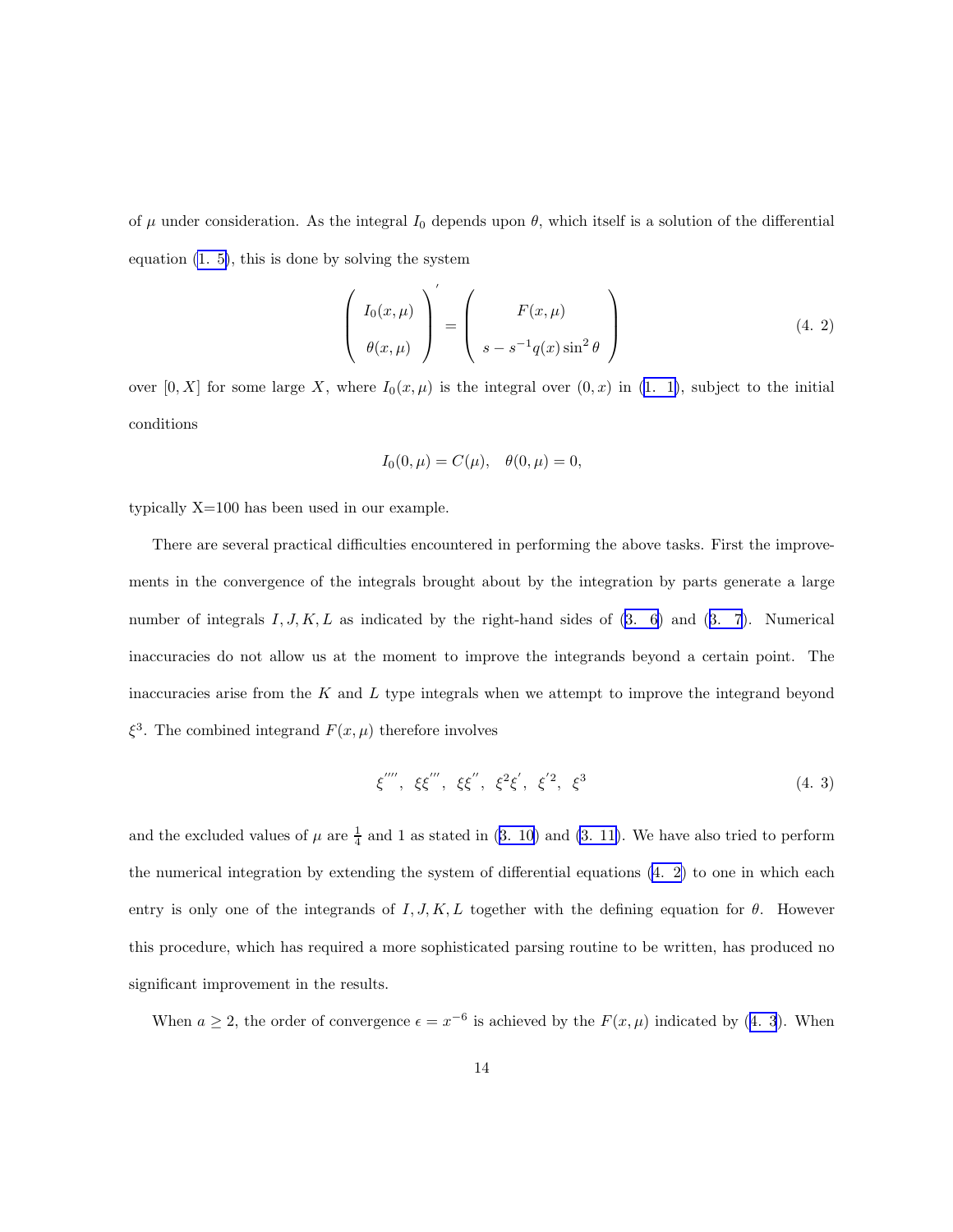<span id="page-14-0"></span> $a < 2$ , we continue to use the same  $F(x, \mu)$  but with a consequent increase in the truncation error. However, the increased error leads to two complications which become more serious as a decreases. The first complication is that([1. 1](#page-0-0)) only gives the approximate location of the spectral concentration points. The second and more serious complication is that spurious maxima of  $\rho'$  are produced, the more so as a decreases, and therefore it is necessary to identify the true maxima. We resolve these difficulties by using a transitional property of  $\theta(x,\mu)$  which we now describe.

Asreported in [[4,](#page-26-0) section 2] (see also [\[5](#page-26-0)]), spectral concentration at a point  $\mu_0$  is indicated by a certain transitional behaviour of  $\theta(x,\mu)$  as  $\mu$  increases through  $\mu_0$ . Let  $(x_1, x_2)$  be an interval in which the Sturm-Liouville coefficient  $\mu - q(x) < 0$  and  $\mu'$  and  $\mu''$  be suitably close to a point of  $\mu_0$  of spectral concentration with  $\mu' < \mu_0 < \mu''$ . Then we expect the integral in [\(1. 1\)](#page-0-0) to be large and negative– and therefore producing spectral concentration– if

$$
(N + \frac{1}{2})\pi < \theta(x, \mu_0) < (N + 1)\pi \tag{4.4}
$$

in  $(x_1, x_2)$ , where  $N(\geq 0)$  is an integer. We find that, particularly in situations of sharp concentration, (4. 4) is realised with the following features.

- 1.  $\theta(x, \mu')$  and  $\theta(x, \mu'')$  are close together for  $0 \le x \le x_1$  with their values at  $x_1$  close to  $(N + \frac{1}{2})\pi$ .
- 2.  $\theta(x,\mu'') \theta(x,\mu')$  is close to  $\pi$  for x to the right of  $x_2$ , with  $\theta(x,\mu'')$  close to  $(N+\frac{3}{2})\pi$ .
- 3.  $\theta(x, \mu_0)$  is close to  $(N + 1)\pi$ .

Thus the graph of  $\theta(x,\mu)$  undergoes a rapid transition in  $(x_1,x_2)$  as  $\mu$  increases from  $\mu'$  to  $\mu''$ . The transitional behaviour is illustrated by the graphs in the next section.

We return now to  $F(x,\mu)$  in [\(4. 3](#page-13-0)) and the case  $a < 2$ . The first complication, concerning the approximate location of spectral concentration points, is resolved by using this approximate location as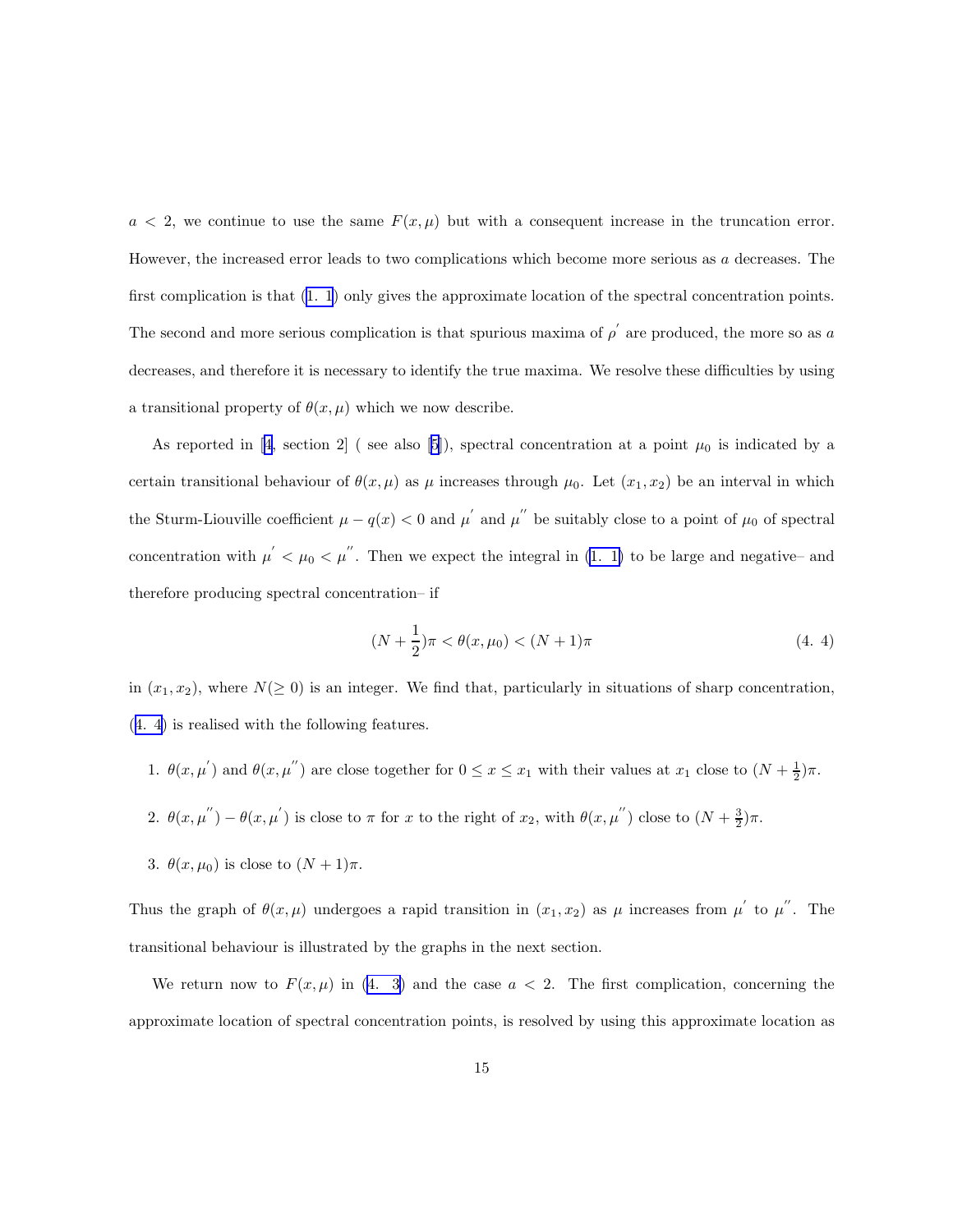<span id="page-15-0"></span>thestarting point of a search range for  $\mu$  within which ([1. 5\)](#page-1-0) is solved numerically for  $\theta(x, \mu)$ . Then the points  $\mu_0$  at which the transition occurs can be located more precisely. We can also use the transition property of  $\theta(x,\mu)$  even when  $a \geq 2$  to verify independently that true spectral concentration points obtained precisely as the local maxima of  $\rho^{'}$  are not artifacts of our methods. At the same time, any apparent maxima which are not associated with the transition property are rejected as spurious. We find that, as a decreases, the number of spurious maxima increases significantly making the task of rejection a major (but unseen) part of our work.

Finally in these comments, we note that there is a further complication as a result of the excluded values $\mu = \frac{1}{4}, 1, \frac{1}{36}, \dots$  in ([3. 10\)](#page-11-0)-([3. 12](#page-11-0)). Although is is clear from the integration by parts formulae ([3. 4](#page-10-0))-[\(3. 7](#page-10-0)) that our methods of evaluating  $\rho'$  must exclude these points, the numerical realisation of our algorithm produces unreliable results in neighbourhoods of these points. Again we test these neighbourhoodsfor the appearance of the transitional behaviour of  $\theta(x,\mu)$ . We refer also to [[4,](#page-26-0) section 6 for a similar use of  $\theta(x,\mu)$  in a different but related situation where a direct formula for  $\rho$  poses difficulties.

Inthe case of  $(4. 1)$  $(4. 1)$ , the intervals  $(x_1, x_2)$  in  $(4. 4)$  are approximately

$$
((2r + \frac{1}{2})\pi, (2r + \frac{3}{2})\pi) (r = 0, 1, 2, \ldots).
$$
 (4. 5)

Wethen denote  $\mu_0$  in ([4. 4](#page-14-0)) by

$$
\mu(c, N)
$$
  $(r = 0)$ ,  $\nu(c, N)$   $(r = 1)$ ,  $\xi(c, N)$   $(r = 2)$ 

and, in the next section, we record our findings concerning the location of these points when  $c(> 0)$  is regarded as a parameter. We shall also comment on higher values of r as appropriate.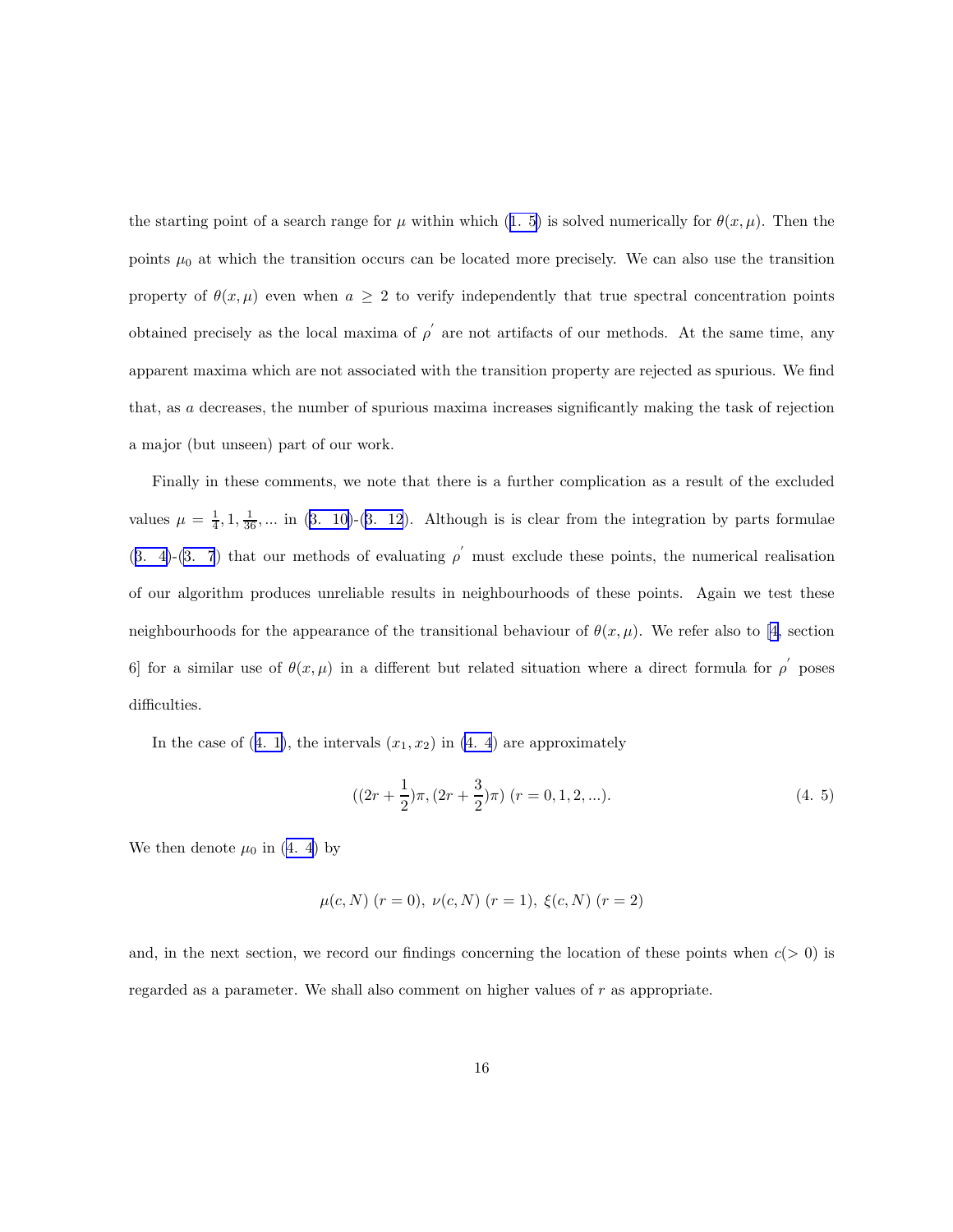### 5 Examples

### 5.1Example :  $a = 2$  in ([4. 1](#page-12-0))

Here $q(x)$  is  $L(0,\infty)$  and  $(1, 1)$  is valid for all  $\mu > 0$ . We apply the algorithm as described in  $(4, 3)$  and we have to exclude values of  $\mu$  near to  $\frac{1}{4}$  and 1 in the computation of  $\rho'(\mu)$ . In Table 1 we list the spectral concentration points which we have located as giving local maxima of  $\rho'(\mu)$  except that, as mentioned in section 4, we have located points near to  $\frac{1}{4}$  and 1 by identifying the value of  $\mu$  which is associated with the transitional property of  $\theta(x, \mu)$ . Thus, for example, Figure 1 gives the graphs of  $\theta(x, \mu)$  which identify  $\mu(49.26, 1) = 0.25$  and provide part of the evolution of  $\mu(c, 1)$  as c varies which is summarised in the second column of Table 1. We point out that the graphs represent  $\theta$  (mod $\pi$ ), whence the repeated cut-offs at the ordinate  $\pi$ .

When  $c$  has the particular value 122.1, we find that

$$
\mu(c, 2) = \nu(c, 3) = 0.51.
$$

Thus the two local maxima of  $\rho'$  arising from  $\mu(c, 2)$  and  $\nu(c, 3)$  coalesce or, equivalently, two different intervals  $(x_1, x_2)$  (with  $r = 0$  and  $r = 1$ ) simultaneously make relatively large contributions to the integrationin ([1. 1\)](#page-0-0). One result of this coalescence is that  $\nu(c, 3)$  becomes  $\nu(c, 4)$  when  $c > 122.1$ . Thus, the last-line entry 0.49 in Table 1 is in fact  $\nu(125, 4)$ .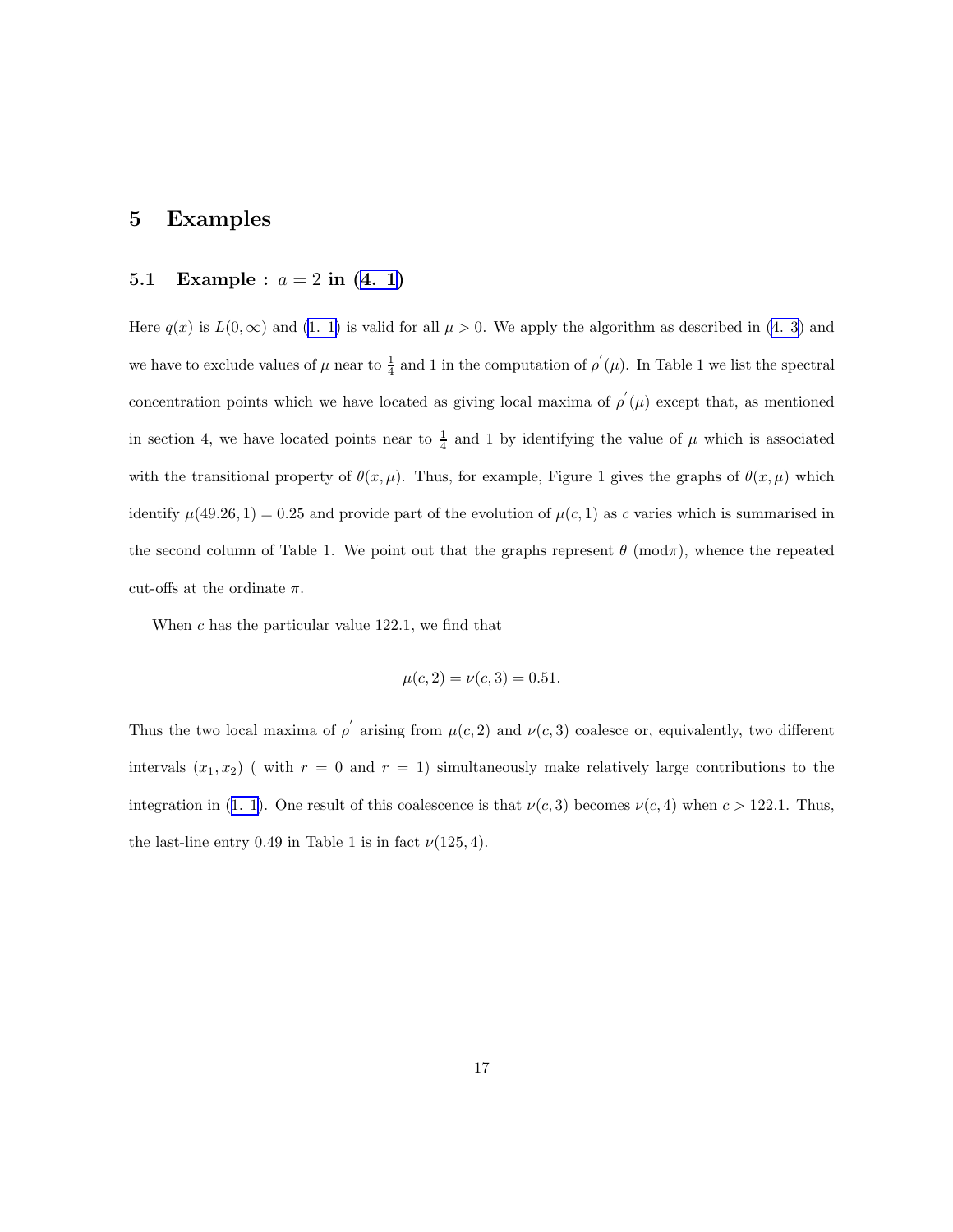

Figure 1:  $\theta$  graph for  $\mu$ (49.26, 1) = 0.25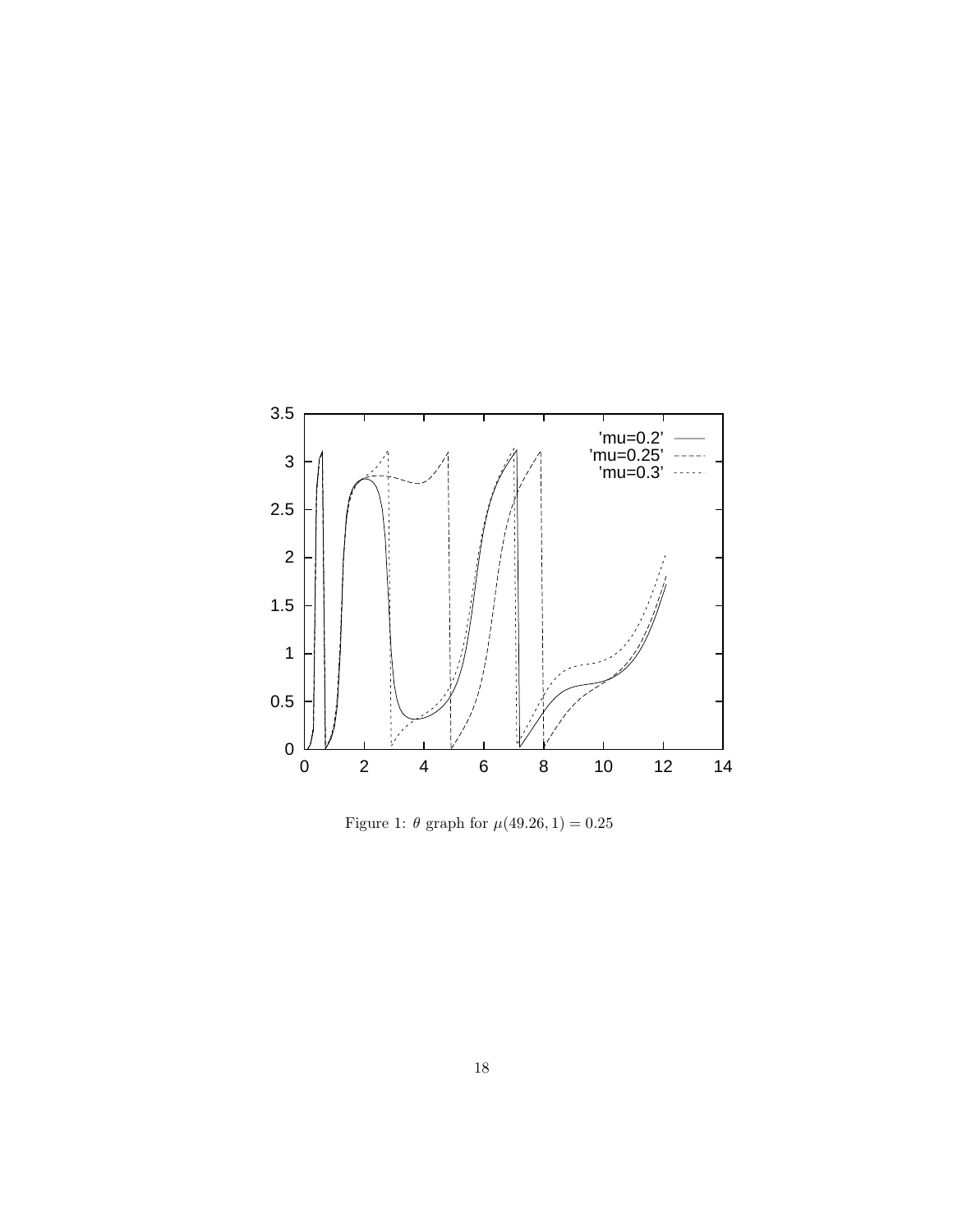| $\overline{c}$ | $\mu(c,0)$ | $\mu(c,1)$ | $\mu(c,2)$ | $\mu(c,3)$ | $\nu(c,3)$ |
|----------------|------------|------------|------------|------------|------------|
| $\overline{2}$ | 0.45       |            |            |            |            |
| $\overline{7}$ | $0.26\,$   | 2.05       |            |            |            |
| 9              | 0.08       | 2.41       |            |            |            |
| 20             |            | 2.10       |            |            |            |
| 30             |            | 1.87       | $5.28\,$   |            |            |
| 40             |            | 1.29       | 5.51       |            |            |
| $50\,$         |            | 0.15       | 5.10       |            | 0.68       |
| 60             |            |            | 4.81       |            | 0.72       |
| $70\,$         |            |            | 4.73       | 9.75       | 0.70       |
| 80             |            |            | 4.45       | 9.95       | 0.67       |
| 100            |            |            | $3.11\,$   | 9.26       | 0.60       |
| 120            |            |            | 0.80       | 8.9        | 0.52       |
| 125            |            |            | 0.10       | 8.84       | 0.49       |

Table 1:  $a = 2$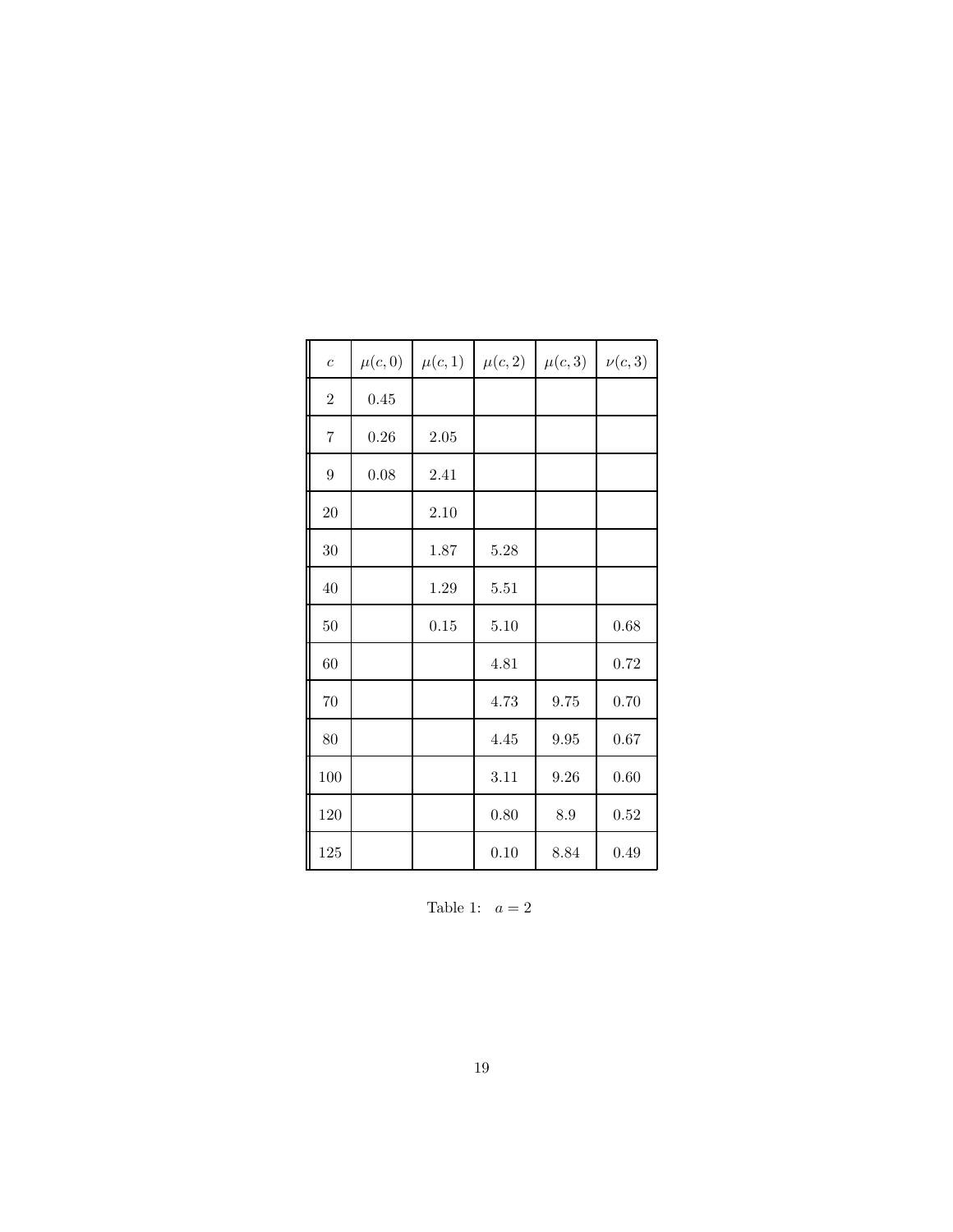#### 5.2 Example:  $a = 1$  in  $(4.1)$

Now $M = 1$  at the end of section 2, and ([1. 1\)](#page-0-0) is valid for all  $\mu > 0$  except  $\mu = 1/4$ . We have followed the procedure for  $a < 2$  as described in section 4, in which the excluded values are  $\mu = 1/4$  (again) and  $\mu = 1$ . We find that spectral concentration points occur in greater profusion than for  $a = 2$ , and our results for  $c \leq 100$  are given in Tables 2 and 3. Coalescing points occur as follows:

$$
\mu(c, 1) = \nu(c, 3) = 1.98, (c = 24.25)
$$

$$
\mu(c, 1) = \xi(c, 4) = 0.53, (c = 31.2)
$$

$$
\mu(c, 2) = \nu(c, 5) = 4.02, (c = 64.6)
$$

as well as

$$
\mu(c,3) = \nu(c,8) = 10.06, (c = 106).
$$

As c increases through these respective values, the oscillation number N for  $\nu(c, N)$  or  $\xi(c, N)$  increases by one, because of the transition  $\pi$  in the values of  $\theta$  caused by the  $\mu$  spectral concentration points. This increase is indicated at the tops of columns in Table 3. Also, in Figure 2, we give the  $\theta$ -graphs which show the transitional behaviour twice to illustrate the coalescence of  $\mu(c, 2)$  and  $\nu(c, 5)$  when  $c = 64.6$ .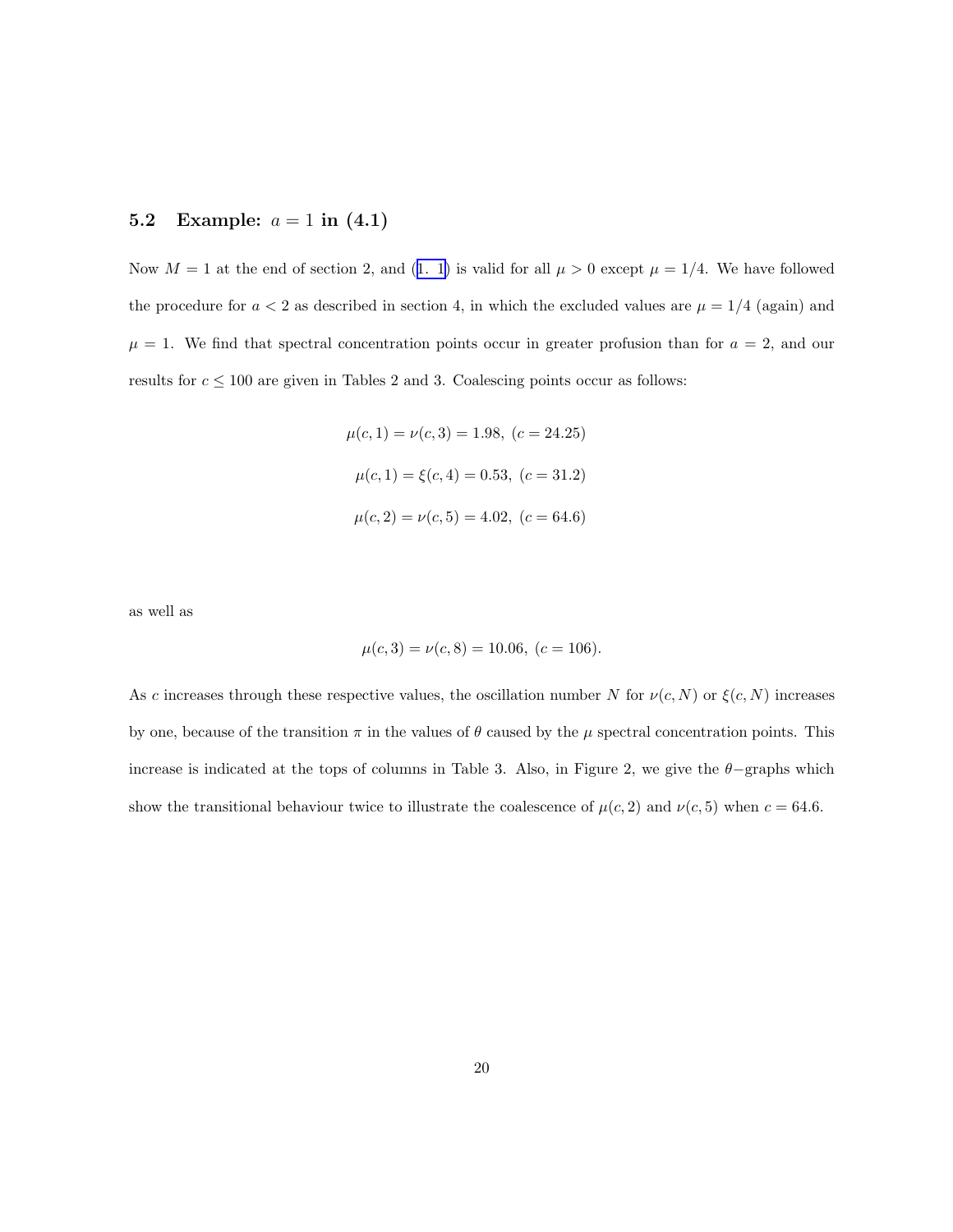| $\overline{c}$ | $\mu(c,0)$ | $\mu(c,1)$ | $\mu(c,2)$ | $\mu(c,3)$ | $\mu(c,4)$ |
|----------------|------------|------------|------------|------------|------------|
| $\overline{2}$ | 0.5        |            |            |            |            |
| 3              | 0.48       | 3.05       |            |            |            |
| $\overline{4}$ | 0.41       | 2.73       |            |            |            |
| $\overline{5}$ | 0.26       | 2.68       |            |            |            |
| 6              | 0.03       | 2.68       |            |            |            |
| 10             |            | 2.76       | 6.77       |            |            |
| 15             |            | 2.97       | 6.81       |            |            |
| 20             |            | 2.61       | 6.84       |            |            |
| 25             |            | 1.85       | 7.09       | 12.51      |            |
| 30             |            | 0.80       | 7.36       | 12.73      |            |
| 40             |            |            | 7.35       | 12.82      | 18.38      |
| 50             |            |            | 6.43       | 13.36      | 20.41      |
| 60             |            |            | 4.89       | 13.90      | 20.55      |
| 70             |            |            | 2.89       | 13.92      | 20.79      |
| 80             |            |            | 1.75       | 13.36      | 21.39      |
| 90             |            |            | 1.55       | 12.35      | 22.06      |
| 100            |            |            | 1.31       | 11.01      | 22.47      |

Table 2:  $a = 1$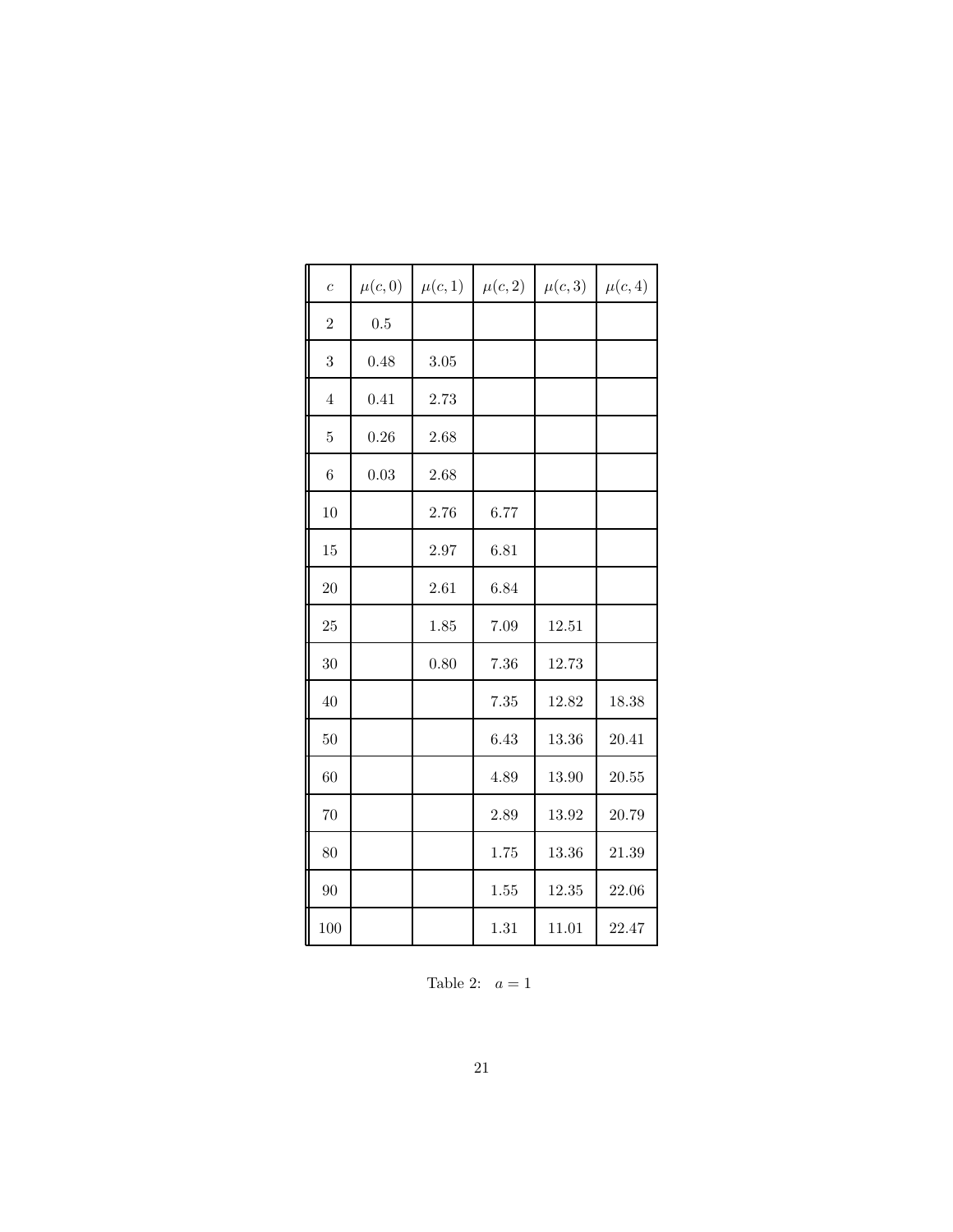| $\overline{c}$ | $\nu(c,2)$ | $\nu(c,3/4)$ | $\nu(c, 5/6)$ | $\nu(c,8)$ | $\xi(c,4/5)$ |
|----------------|------------|--------------|---------------|------------|--------------|
| $\overline{2}$ |            |              |               |            |              |
| 3              |            |              |               |            |              |
| $\overline{4}$ |            |              |               |            |              |
| $\bf 5$        | 0.70       |              |               |            |              |
| $\,6$          | 0.75       |              |               |            |              |
| 10             | 0.72       |              |               |            |              |
| 15             | 0.59       |              |               |            |              |
| 20             | 0.41       | 2.22         |               |            | 0.69         |
| 25             | 0.14       | 2.06         |               |            | 0.64         |
| 30             |            | $2.05\,$     | 4.05          |            | $0.57\,$     |
| 40             |            | 1.83         | 4.10          |            | 0.34         |
| 50             |            | 1.46         | 4.15          |            | 0.19         |
| 60             |            | $1.00\,$     | 4.08          |            | 0.04         |
| 70             |            | 0.43         | 3.88          |            |              |
| 80             |            |              | 3.60          |            |              |
| 90             |            |              | 3.24          |            |              |
| $100\,$        |            |              | 2.82          | 10.14      |              |

Table 3:  $a = 1$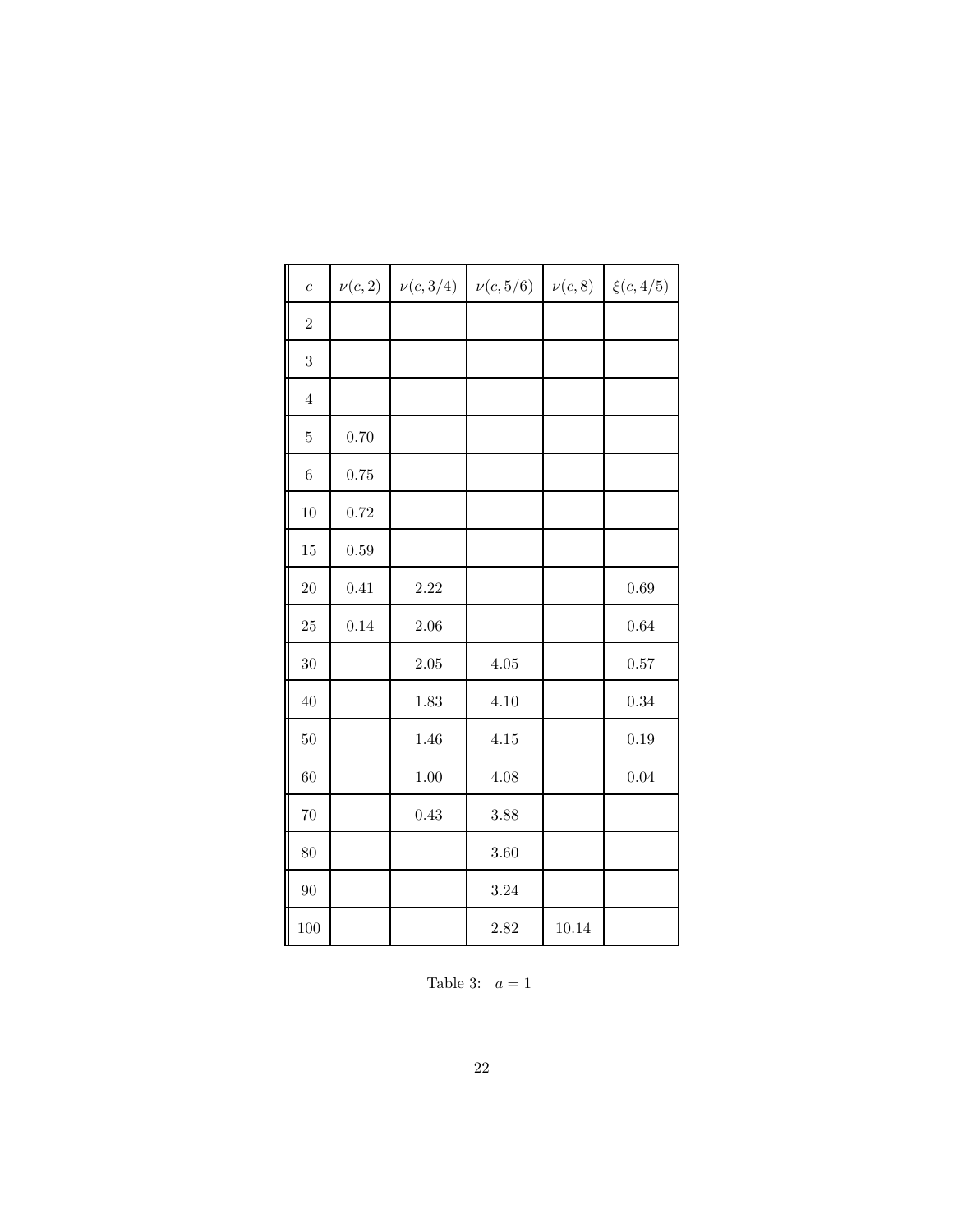

Figure 2:  $\theta$  graphs for  $\mu(64.6, 2) = \nu(64.6, 5) = 4.02$ 

#### **5.3** Example :  $a = \frac{1}{2}$  $\frac{1}{2}$  in  $(4.1)$

We have intimated in sections 2 and 4 that slow decay spawns theoretical and computational complexities, the latter including the task of segregating the large number of spurious and actual local maxima of  $\rho'$ . This task is expensive in computer time and therefore we have restricted the range of c in this part of our investigation to  $0 < c \leq 30$ . Our findings for  $\mu, \nu$  and  $\xi$  points are summarised in Table 4, in which figures are given to more than two decimal places when necessary to distinguish between closely situated points.

In particular, we find that there are two values of  $c$  and  $\mu$  in whose neighbourhoods several very close (but apparently not coalescing) points of spectral concentration exist. The values are

$$
c = 3
$$
,  $\mu = 0.49$ ;  $c = 5.5$ ,  $\mu = 0.66$ .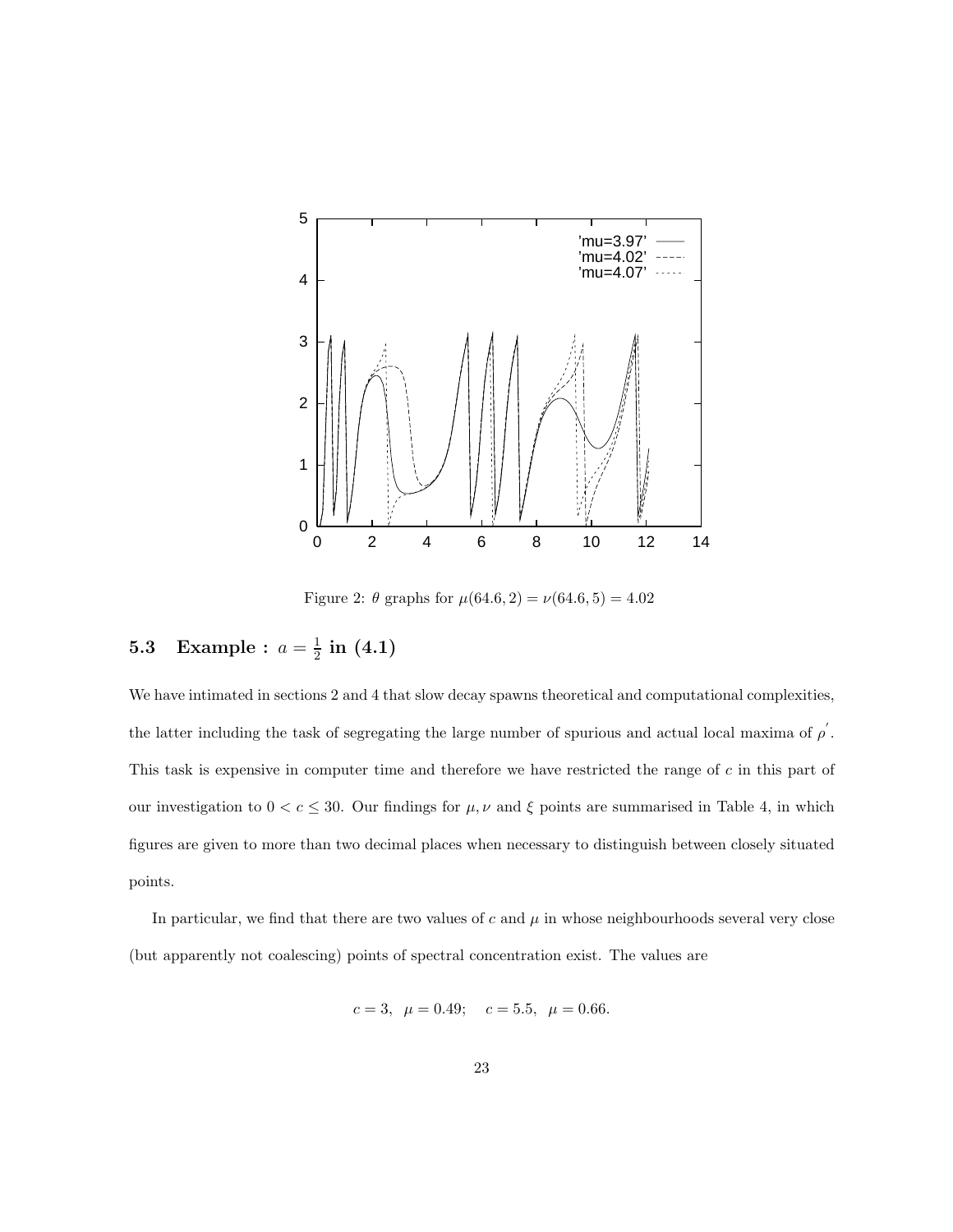In the case of  $c = 3$ , for example, we have evidence for the existence of at least seven such spectral concentrationpoints, corresponding to  $0 \le r \le 6$  in ([4. 5](#page-15-0)). In Figure 3, we exhibit this evidence for  $0 ≤ r ≤ 4$ . The figure shows  $\theta$ -graphs for a decreasing sequence of values of  $\mu$  (all close to 0.49) where the transition occurs for  $r = 0, 1, 2, 3, 4$  in turn. We make a further comment on this matter in section 6.3 below.

For c in the stated range  $(0, 30)$  we have identified one pair of coalescing points which, as in section 5.2, are associated with a change in the oscillation number N, as follows:  $\mu(c, 1) = \nu(c, 3) = 0.67$  (c = 24.5). Further, in addition to what is reported in Table 4, we have found that, for  $15 \le c \le 24.5$ , there is a  $\nu(c, 4)$  which is almost identical to  $\mu(c, 1)$ . Thus, for c in this range, we have a spectral concentration pointwhich enjoys contributions from both  $r = 0$  and  $r = 1$  in ([4. 5\)](#page-15-0). This linkage between  $\mu$  and  $\nu$ points is a new feature for  $a = 1/2$  and it poses the question whether there is a theoretical explanation.

| $\boldsymbol{c}$ | $\mu(c,0)$ | $\mu(c,1)$ | $\mu(c,2)$ | $\nu(c,1)$ | $\nu(c,2)$ | $\nu(c,3\backslash4)$ | $\xi(c,2)$ | $\xi(c,3)$ | $\xi(c,4)$ | $\xi(c,5)$ |
|------------------|------------|------------|------------|------------|------------|-----------------------|------------|------------|------------|------------|
| $\boldsymbol{2}$ | 0.61       |            |            | 0.56       |            |                       |            |            |            |            |
| 3                | 0.50       |            |            | 0.487      | 0.73       |                       | 0.4869     | 0.62       |            |            |
| $\overline{4}$   | 0.26       |            |            |            | 0.72       |                       |            | 0.66       | 0.78       |            |
| $\,6\,$          |            |            |            |            | 0.575      | 1.83                  |            | 0.569      | 0.71       |            |
| 8                |            | 3.49       |            |            | 0.33       | 2.08                  |            | 0.331      | 0.58       | 1.85       |
| 10               |            | 3.61       |            |            | 0.09       | 2.11                  |            |            |            | 2.01       |
| 15               |            | 3.11       |            |            |            | 1.842                 |            |            |            | 1.841      |
| 20               |            | 2.0        | 8.82       |            |            | 1.2986                |            |            |            | 1.2984     |
| 25               |            | 0.51       | 9.02       |            |            | 0.59                  |            |            |            |            |
| 30               |            |            | 8.72       |            |            |                       |            |            |            |            |

Table 4:  $a = 1/2$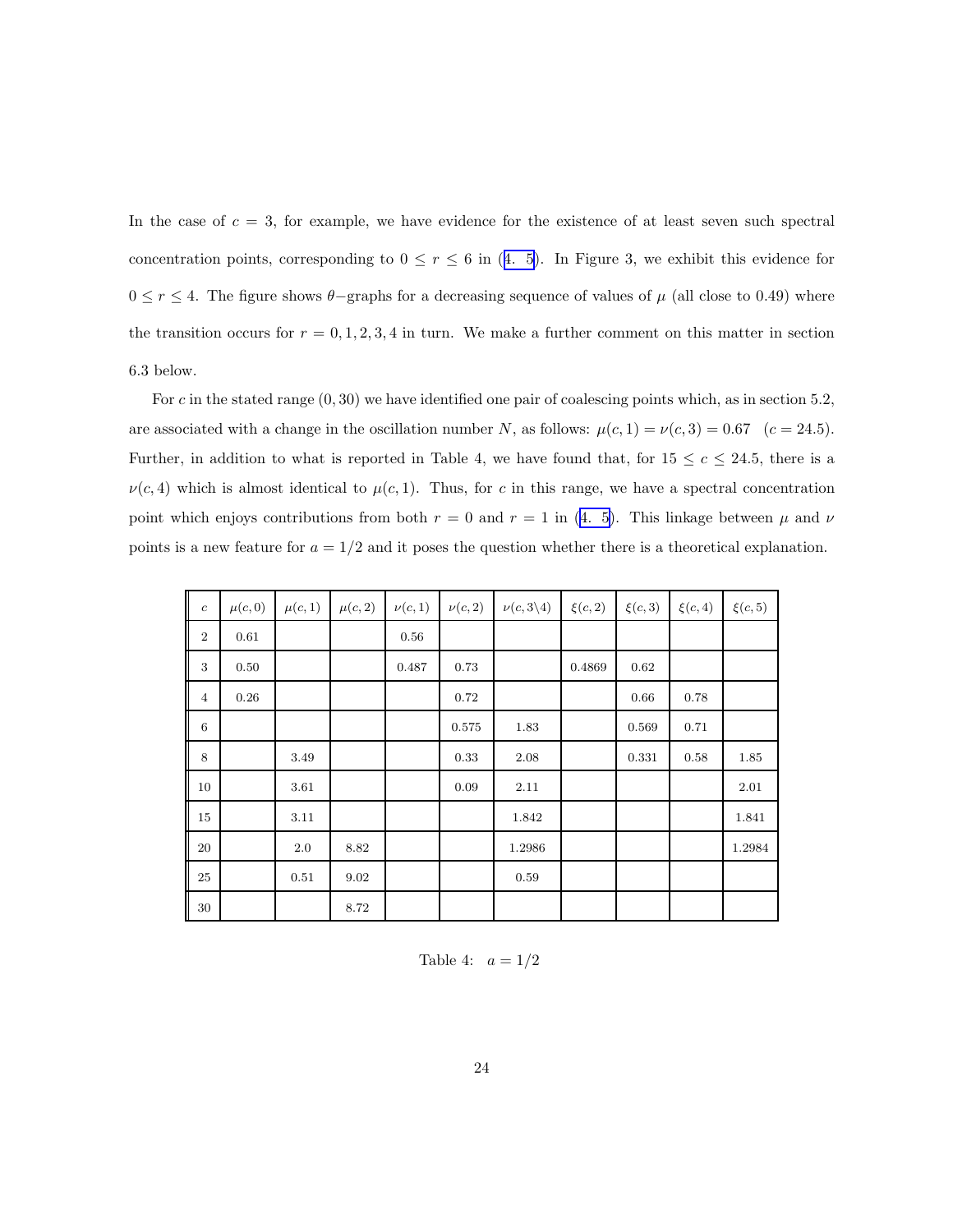

Figure 3:  $\theta$  graphs for  $a = \frac{1}{2}, c = 3$ 

# 6 Concluding remarks

### 6.1 Absence of spectral concentration

In [\[5](#page-26-0), section 5], we made the following conjecture concerning the appearance of spectral concentration for([1. 2\)](#page-0-0) and [\(1. 3](#page-0-0)) when  $q(x)$  has the form  $cQ(x)$   $(c > 0)$  such as we have in [\(1. 7](#page-2-0)), [\(1. 8](#page-2-0)) and [\(4. 1](#page-12-0)).

**Conjecture 6.1** Let  $Q(x) < 0$  in some interval  $(0, x_0)$ . Let  $Q(x)$  change sign one or more times as x increases with  $Q(x)$  finally decaying to zero as  $x \to \infty$  and  $Q(x) \in L(0,\infty)$ . Then there is a number  $c_0$  (> 0) such that spectral concentration does not appear for any  $\mu > 0$  when c lies in the range  $(0, c_0)$ .

For the example [\(1. 7\)](#page-2-0)we showed in [[5\]](#page-26-0) that the conjecture is true with  $0.28 < c_0 \le 0.29$  and, more generally, an affirmative answer to the conjecture has been given recently for the special case of [\(2. 1](#page-4-0)) in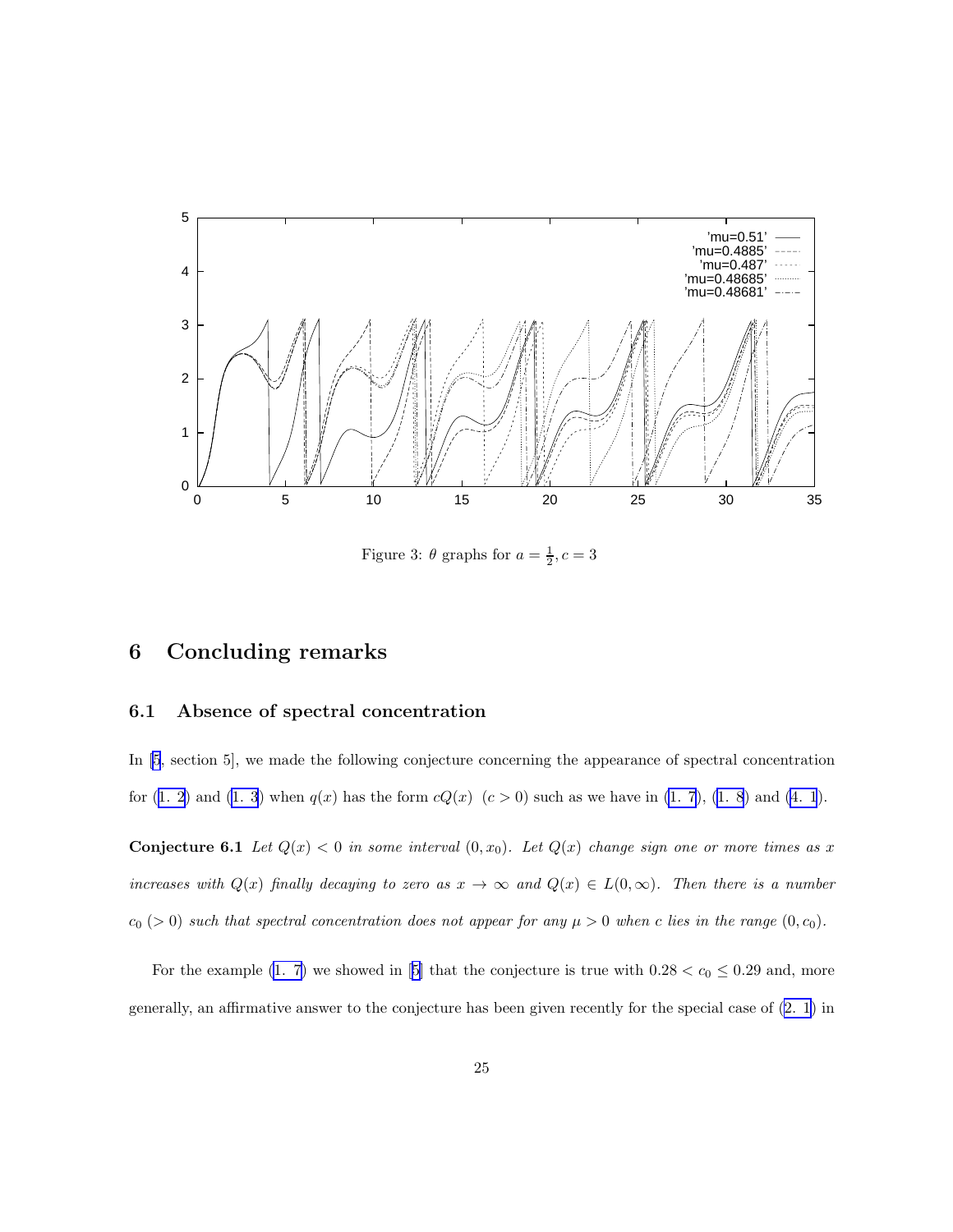which  $x\xi(x)$  is  $L(0,\infty)$ . Thus [\(4. 1](#page-12-0)) is covered provided that  $a > 2$ . The conjecture remains undecided when $1 < a \leq 2$  in ([4. 1\)](#page-12-0), although our computational findings for  $a = 2$  indicate that  $c_0$  exists with  $1.0 < c_0 \leq 1.1.$ 

### 6.2 More general potentials

There is no difficulty in principle in extending our methods for([2. 1](#page-4-0)) to potentials which are a finite sum

$$
q(x) = \sum_{1}^{L} \xi_l(x) p_l(x)
$$
\n(6. 1)

and the  $p_l(x)$  have different periods  $\omega_l$ , provided that the  $\omega_l$  are mutually commensurable. The  $p_l(x)$ would then all have a common basic period  $\omega$ , and the set  $\sigma$  in [\(2. 6](#page-4-0)) is modified to

$$
\sigma = \{N^2 \pi^2 / \omega^2; N = 1, 2, \ldots\}.
$$
\n(6. 2)

However, in the absence of a special form such as  $(2. 1)$  or  $(6. 1)$ , it is no longer clear what can be said in general about the absolutely continuous nature of  $\rho$  when q fails to be  $L(0,\infty)$ . There is no simple exceptional set  $\sigma$  such as (6. 2) because in [\[10](#page-27-0), Section 4.4], [\[11\]](#page-27-0) and [\[22](#page-28-0)] it is shown that, given any set of isolated positive real numbers  $\mu_n$  and given  $a$  (0 <  $a < 1$ ), there is a potential  $q(x) = O(x^{-a})$   $(x \to \infty)$ , such that the spectral function has discontinuities at the  $\mu_n$ .

#### 6.3 Higher values of  $r$  in  $(4.5)$

Wehave focused on  $r = 0, 1, 2$  in ([4. 5\)](#page-15-0) in order to establish our computational methods, and consequently we have located mainly  $\mu, \nu$  and  $\xi$  points of spectral concentration. Thus we have largely confined our search for the transitional behaviour of  $\theta(x, \mu)$  to the x-range (0,18). There remains the question, on which we have touched in the remarks relating to Figure 3, whether  $\theta(x,\mu)$  possesses the transitional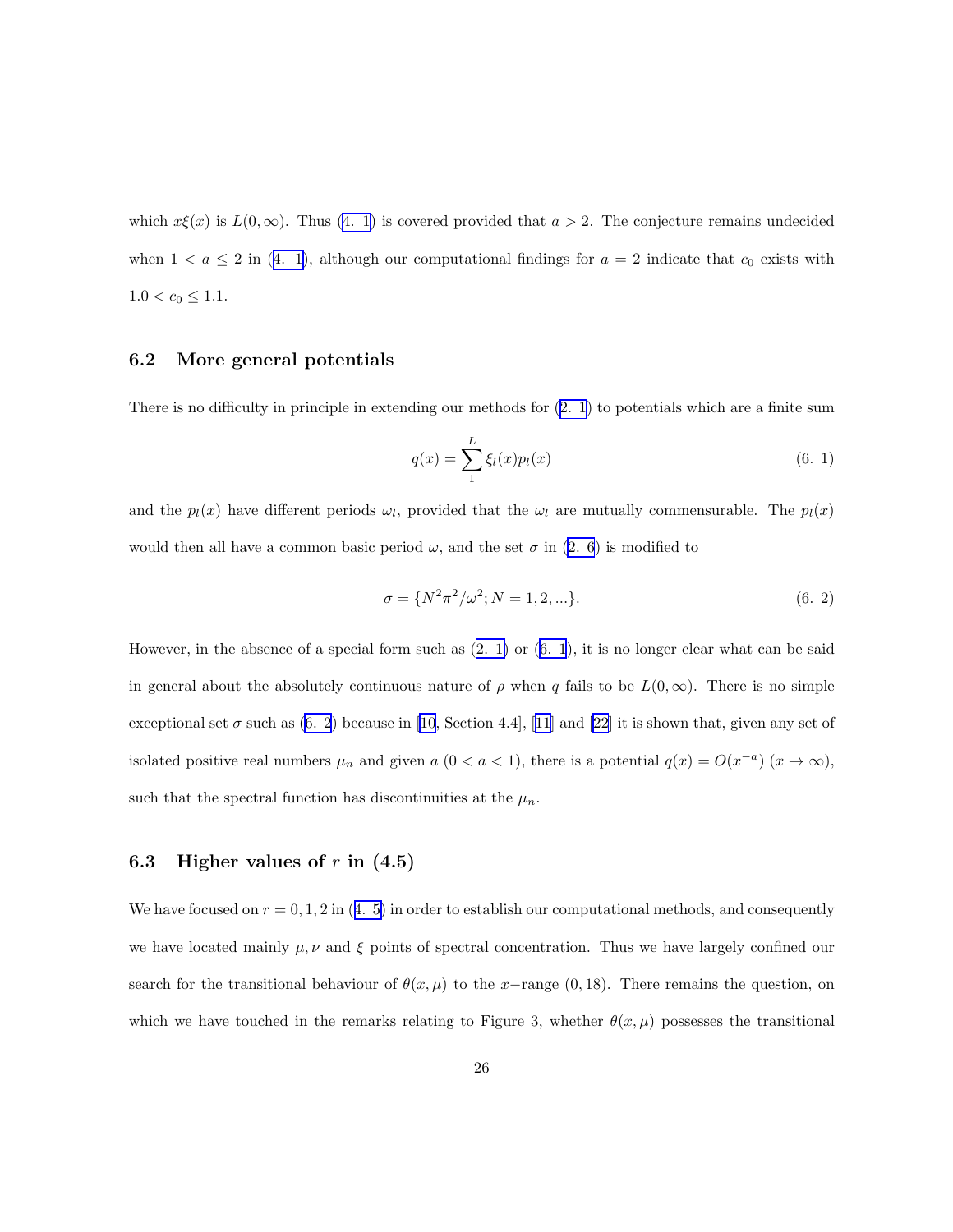<span id="page-26-0"></span>property also for higher values of r and, more particularly, whether an infinity of values of r is involved in this way for some fixed value of c. Thus we have the theoretical question of whether an infinite set (bounded or unbounded) of spectral concentration points can exist for some c. All that is known is that an unbounded set cannot occur when  $a > 2$  because it is shown in [\[8\]](#page-27-0) that the set of spectral concentration points is bounded for any q in [\(1. 2](#page-0-0)) such that  $xq(x)$  is  $L(0, \infty)$ .

# References

- [1] H. Behncke. Absolute continuity of Hamiltonians with von Neuman Wigner potentials. Proc. Amer. Math. Soc., 111:373–384, 1991.
- [2] H. Behncke. Absolute continuity of Hamiltonians with von Neuman Wigner potentials II. Manuscripta Math., 71:163–181, 1991.
- [3] H. Behncke. The m-function for Hamiltonians with Wigner von Neumann potentials. Jour. Math. Physics,, 35 No 4:1445–1462, 1994.
- [4] B. M. Brown, M. S. P. Eastham, and D. K. R. McCormack. Spectral concentration and perturbed discrete spectra. J. Comp. Appl. Math. , 86:415-425, 1997.
- [5] B. M. Brown, M. S. P. Eastham, and D. K. R. McCormack. Spectral concentration and rapidly decaying potentials. J. Comp. Appl. Math., 81:333–348, 1997.
- [6] M. S. P. Eastham. The asymptotic solution of linear differential systems. London Math. Soc. Monographs 4. Clarendon Press, Oxford, 1989.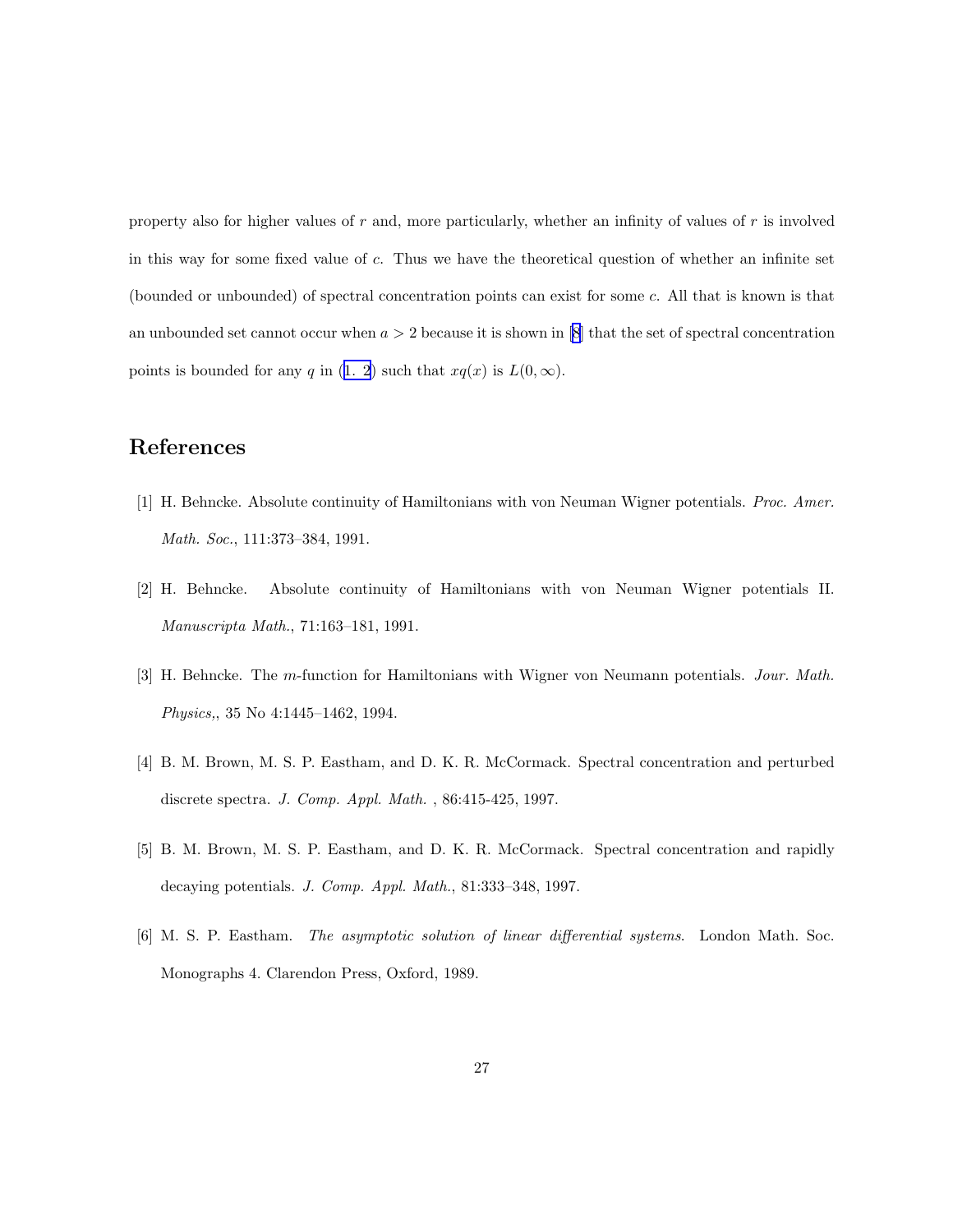- <span id="page-27-0"></span>[7] M. S. P. Eastham. The number of resonant states in perturbed harmonic oscillation. Quart. J. Math. Oxford (2), 42:49–55, 1991.
- [8] M. S. P. Eastham. On the location of spectral concentration for Sturm-Liouville problems with rapidly decaying potentials. Mathematika, 45: 25-36 1998 .
- [9] M. S. P. Eastham, C. T. Fulton, and S. A. Pruess. Using the SLEDGE package on Sturm-Liouville problems having nonempty essential spectrum. ACM Trans. Math., 22:423–446, 1996.
- [10] M. S. P. Eastham and H. Kalf. *Schrödinger-type operators with continuous spectra*. Research Notes in Mathematics 65. Pitman: London, 1982.
- [11] M. S. P. Eastham and J. B. McLeod. The exsistence of eigenvalues embedded in the continuous spectrum of ordinary differential operators. Proc. Roy. Soc. Edinb., 79A:25–34, 1977.
- [12] M. S. P. Eastham and J. B. McLeod. Non-resonance for linear differential systems. Proc. Roy. Soc. Edinb., 111A:103–122, 1989.
- [13] D. J. Gilbert and D. B. Pearson. On subordinacy and analysis of the spectrum of one-dimensional Schrödinger operators. J. Math. Anal. Appl., 128:30-56, 1987.
- [14] W. A. Harris and D. A. Lutz. On the asymptotic integration of linear differential systems. J. Math. Anal. Appl., 48:1–16, 1974.
- [15] W. A. Harris and D. A. Lutz. Asymptotic integration of adiabatic oscillators. J. Math. Anal. Appl., 51:76–93, 1975.
- [16] W. A. Harris and D. A. Lutz. A unified theory of asymptotic integration. J. Math. Anal. Appl., 57:571–586, 1977.